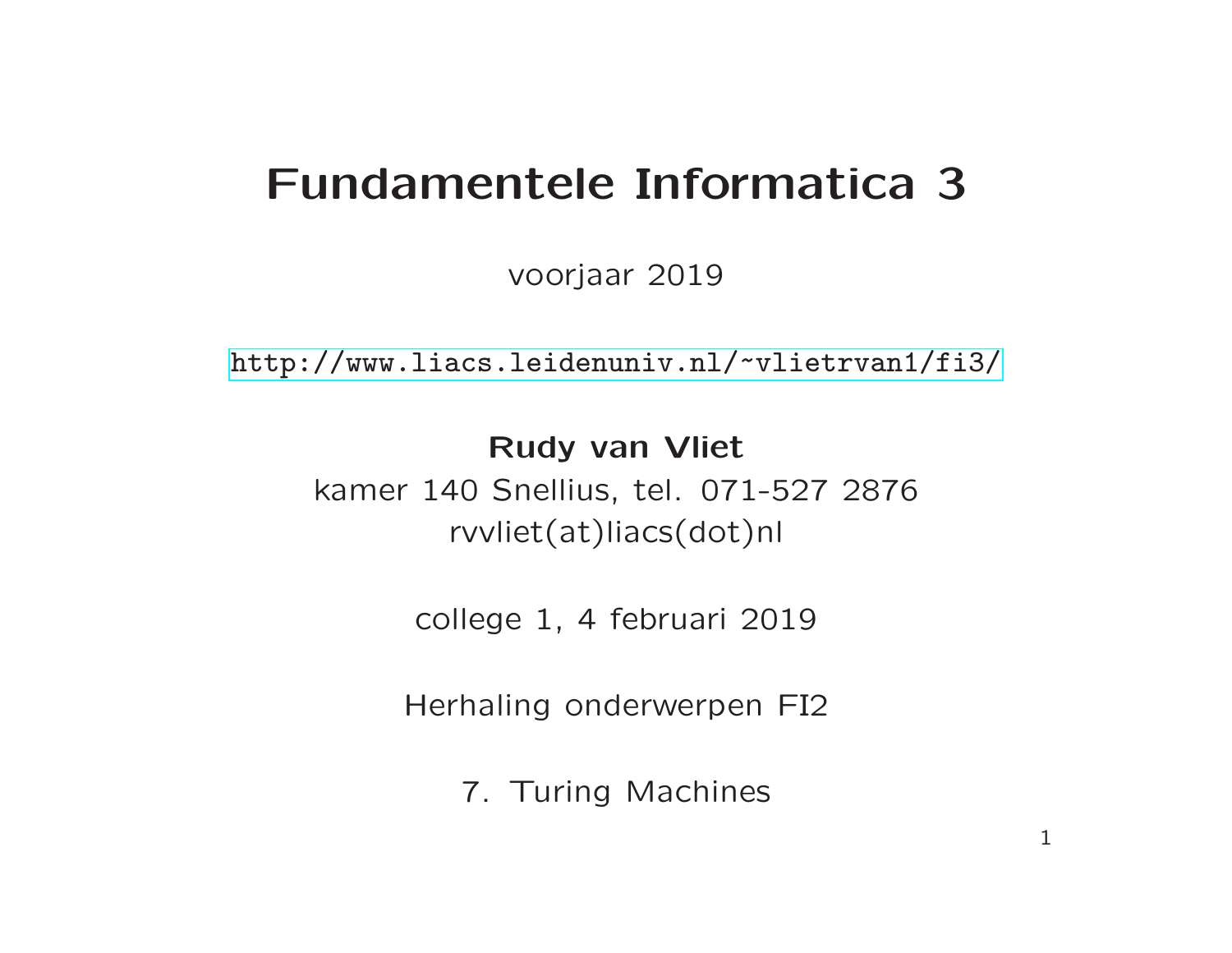## Praktische Informatie

• hoorcollege: maandag, 11.00–12.45 (zaal 312) werkcollege (Koen Castelein): maandag, 13.30–15.15 (zaal 312) van 4 februari – 25 maart 2019

• boek: John C. Martin, Introduction to Languages and the Theory of Computation, 4th edition

• hoofdstuk 7–9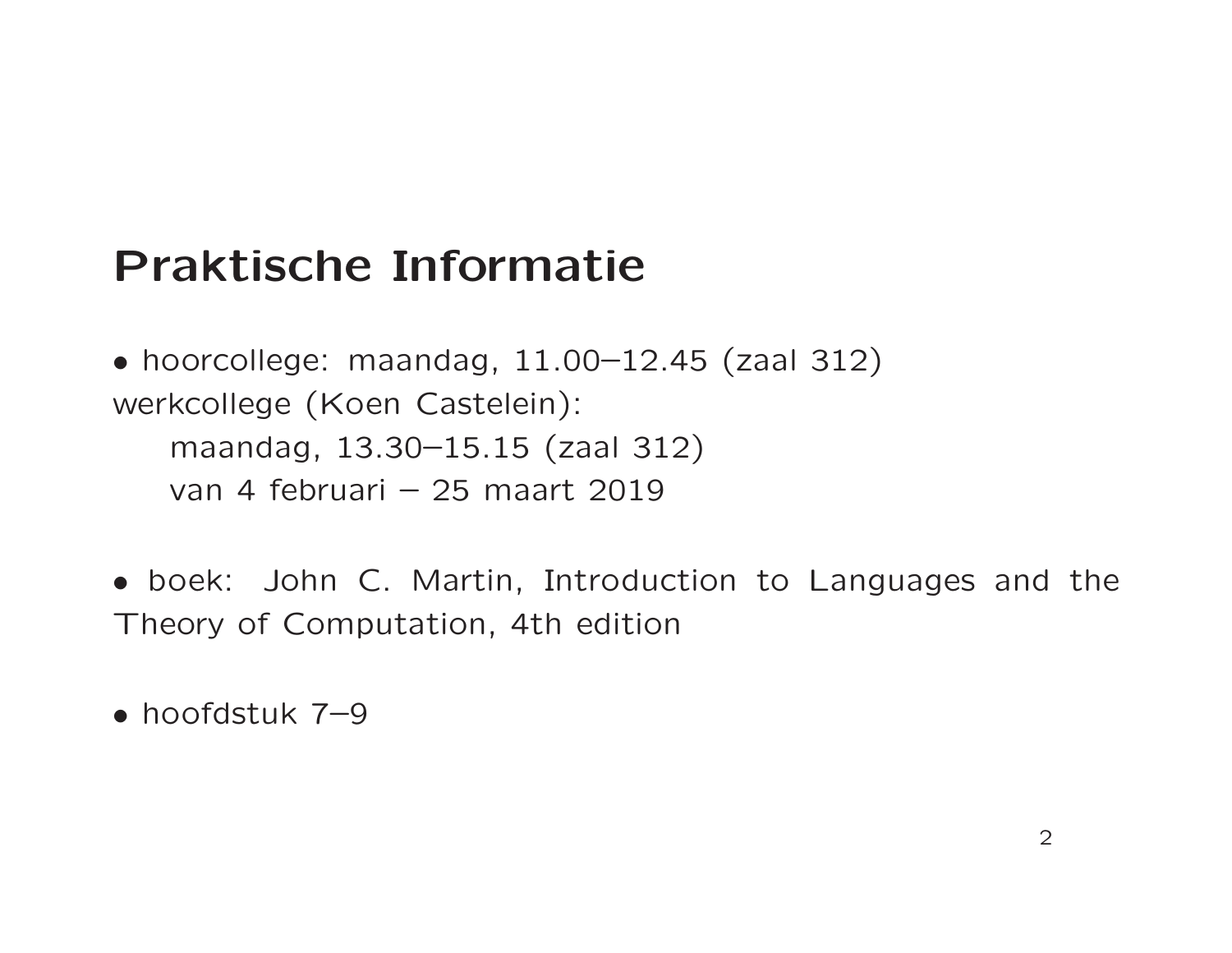# Praktische Informatie

• tentamens: maandag 15 april 2019, 14.00–17.00 maandag 27 mei 2019, 14.00–17.00

• Eén huiswerkopgave (individueel) Niet verplicht, maar . . . eindcijfer  $=$  tentamencijfer  $+$  cijferhuiswerkopgave cijferhuiswerkopgave  $\leq$  0.4 eindcijfer  $\leq 10.0$ 

• 3 EC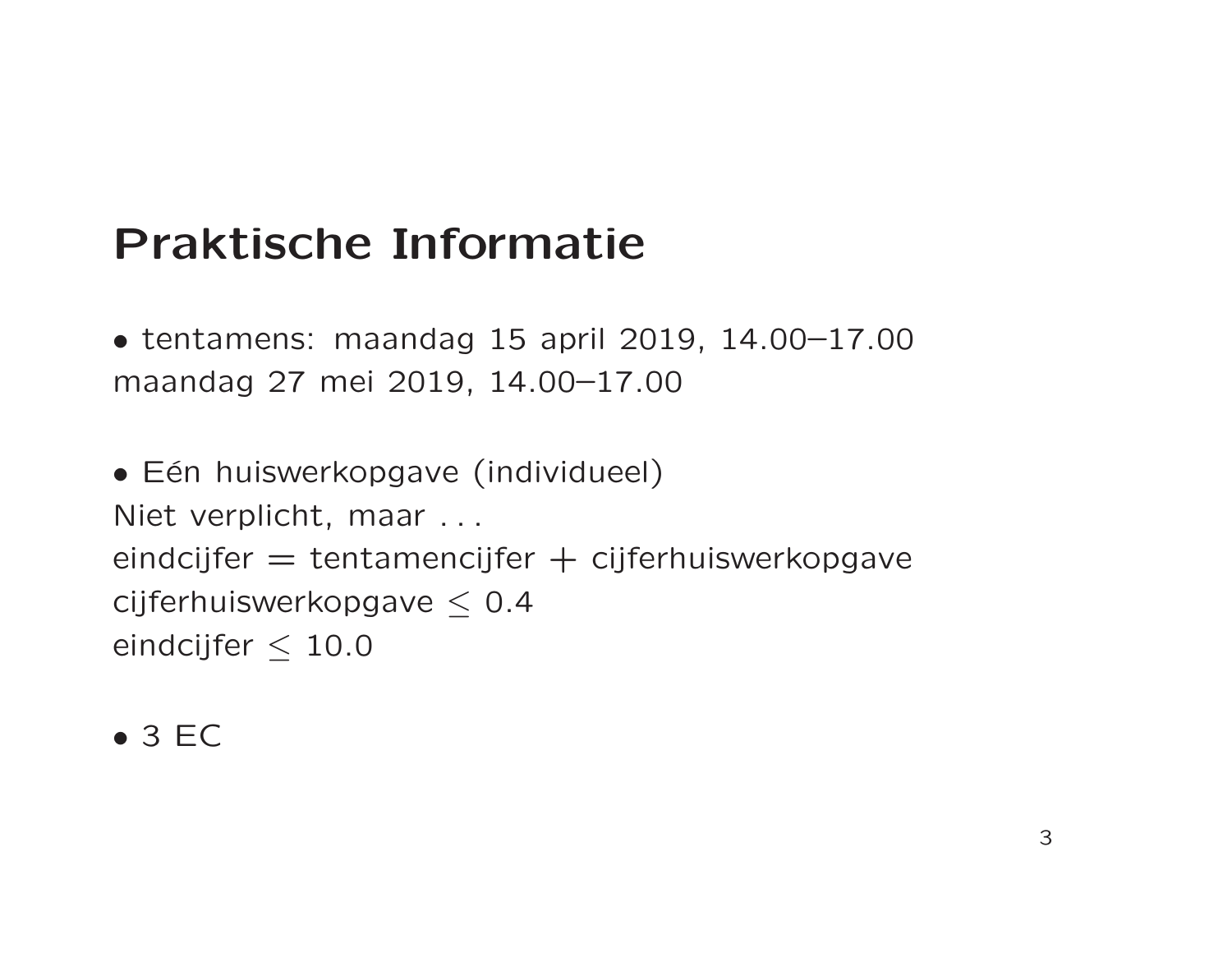# Praktische Informatie

Website

[http://www.liacs.leidenuniv.nl/](http://www.liacs.leidenuniv.nl/~vlietrvan1/fi3/) ~vlietrvan1/fi3/

- slides, N.B.. . .
- overzicht van behandelde stof
- antwoorden van bepaalde opgaven
- huiswerkopgave
- errata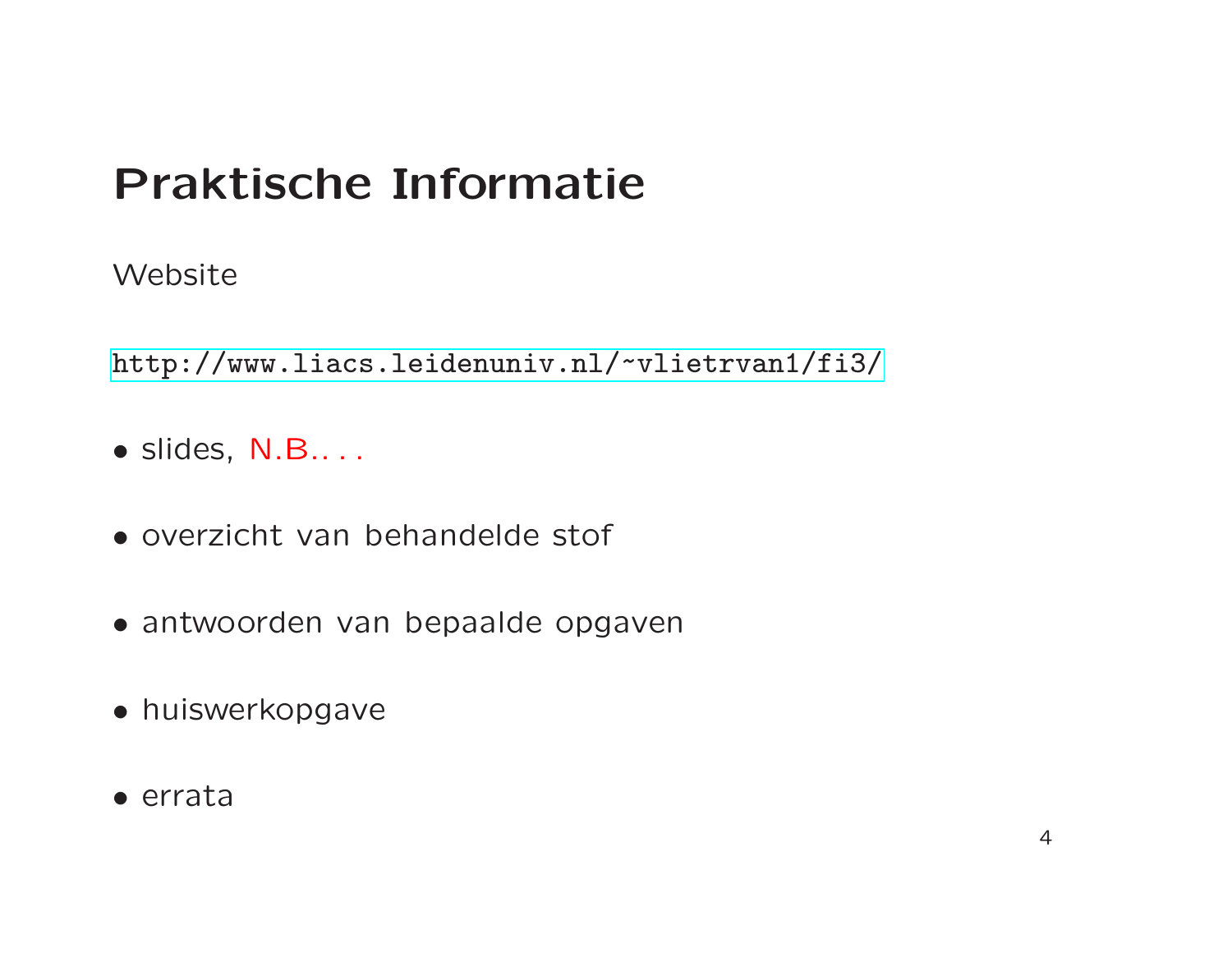## **Overview**

- 7. Turing machines
- 8. Recursive(ly enumerable) languages / general grammars
- 9. Undecidable problems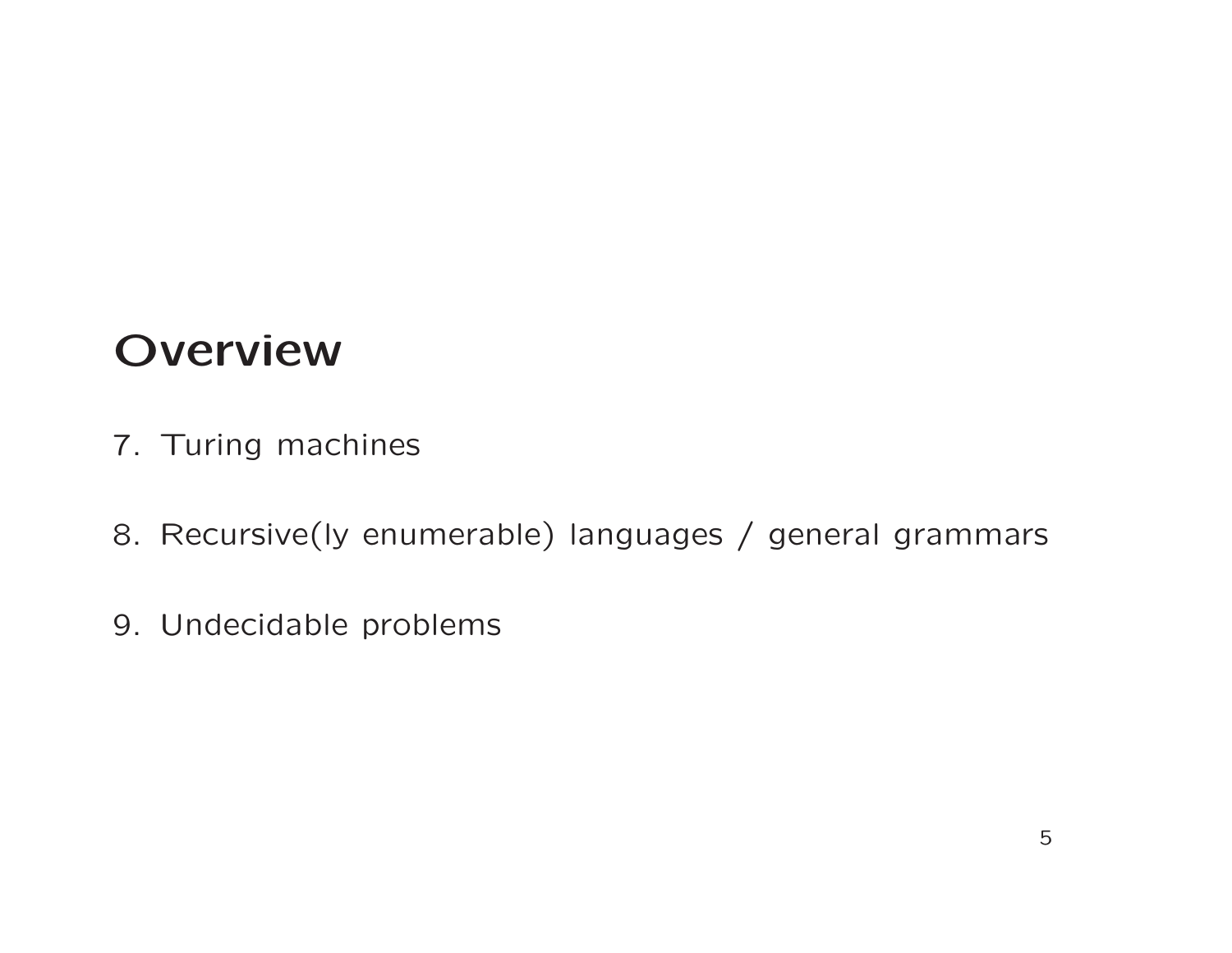2.1. Finite Automata

Example: an FA accepting  $\{a,b\}^*\{ba\}$ 

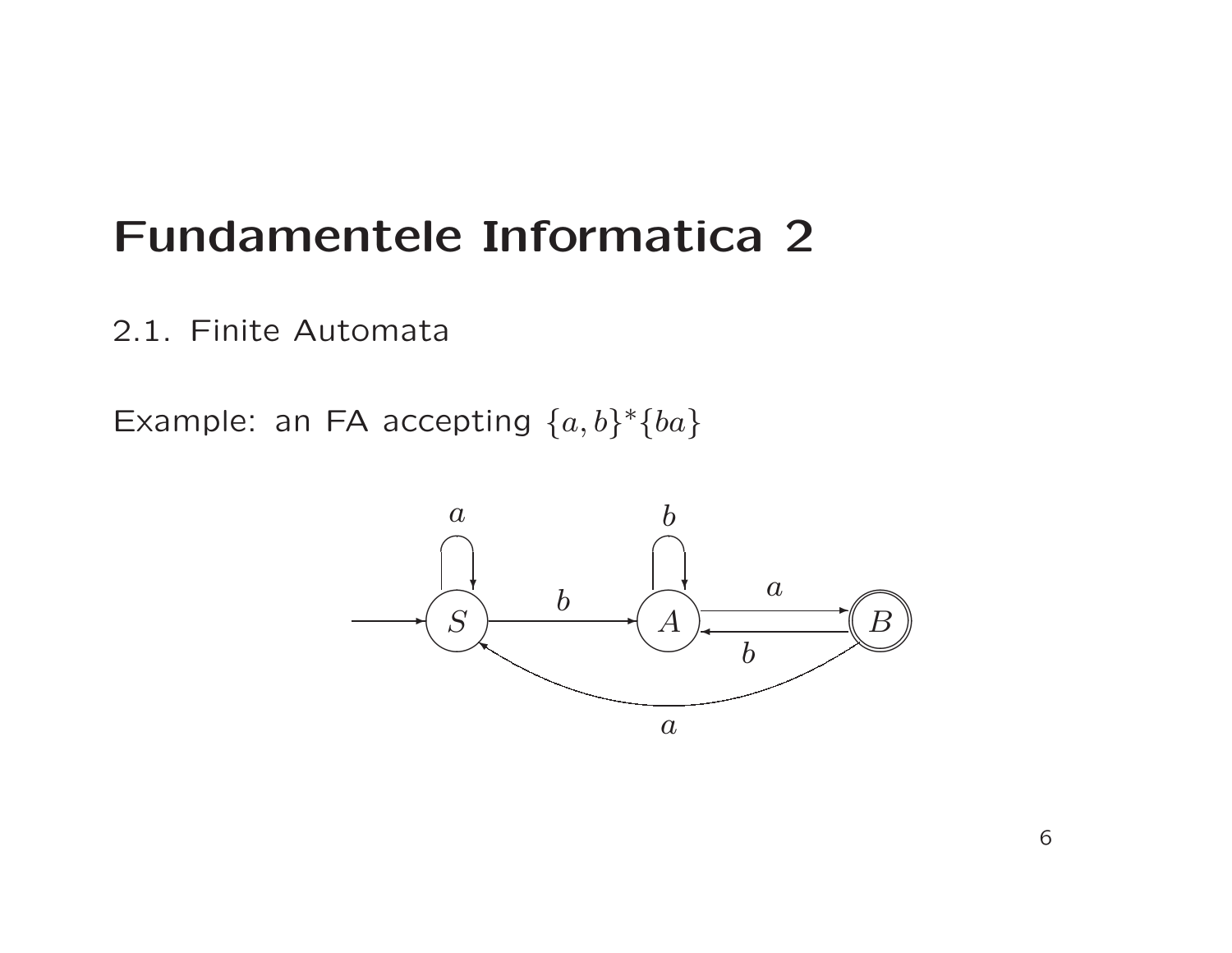- 2.1. Finite Automata
- 2.4. The Pumping Lemma  $\mathsf{AnB} n = \{a^i b^i \mid i \geq 0\}$ ,  $\mathsf{SimplePal} = \{x c x^r \mid x \in \{a,b\}^*\}$
- 3.1. Regular Languages and Regular Expressions  ${a, b}^*$ {*ba*} vs.  $(a + b)^*$ *ba*
- 3.2. Nondeterministic Finite Automata
- 3.3. The Nondeterminism in an NFA Can Be Eliminated
- 3.4/3.5. Kleene's Theorem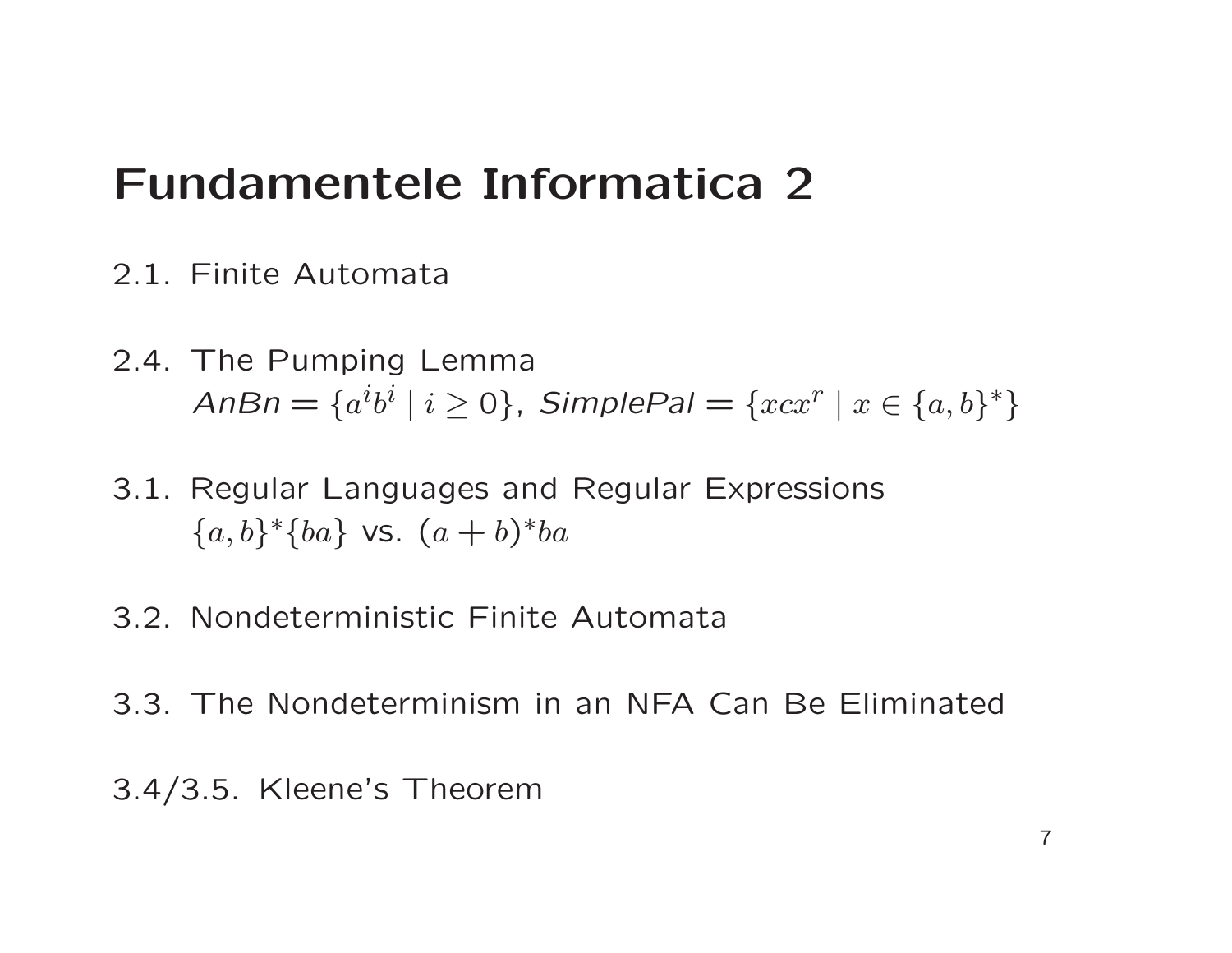- 4.2. Context-Free Grammars  $S \rightarrow aSa \mid bSb \mid c$
- 4.3. Regular Languages and Regular Grammars  $S \to aS \mid bA \quad A \to bA \mid aB \quad B \to bA \mid aS \mid \Lambda$

Example: an FA accepting  $\{a,b\}^*\{ba\}$ 

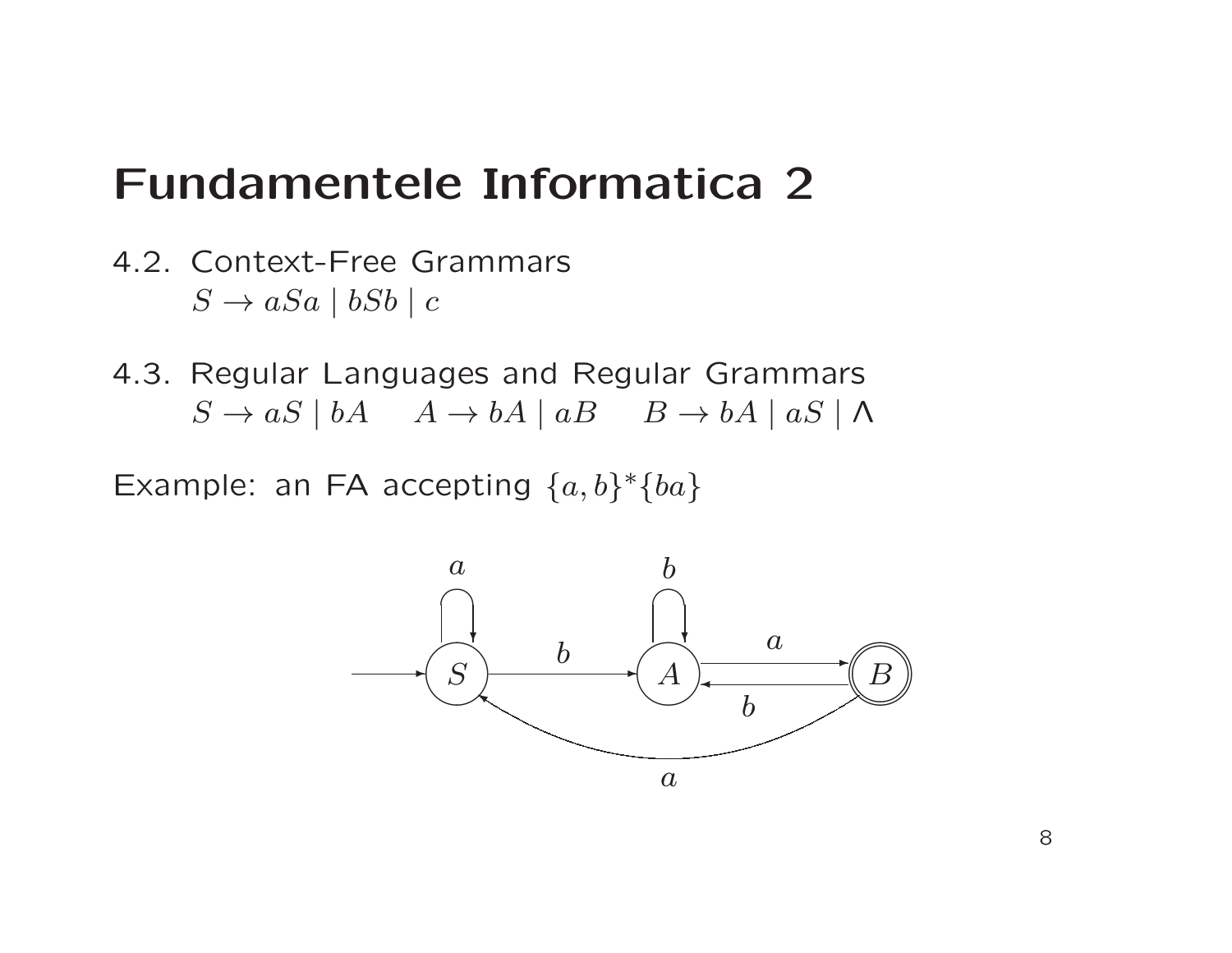- 4.2. Context-Free Grammars  $S \rightarrow aSa \mid bSb \mid c$
- 4.3. Regular Languages and Regular Grammars  $S \to aS \mid bA \quad A \to bA \mid aB \quad B \to bA \mid aS \mid \Lambda$
- 4.4. Derivation Trees
- 4.5. Simplified Forms and Normal Forms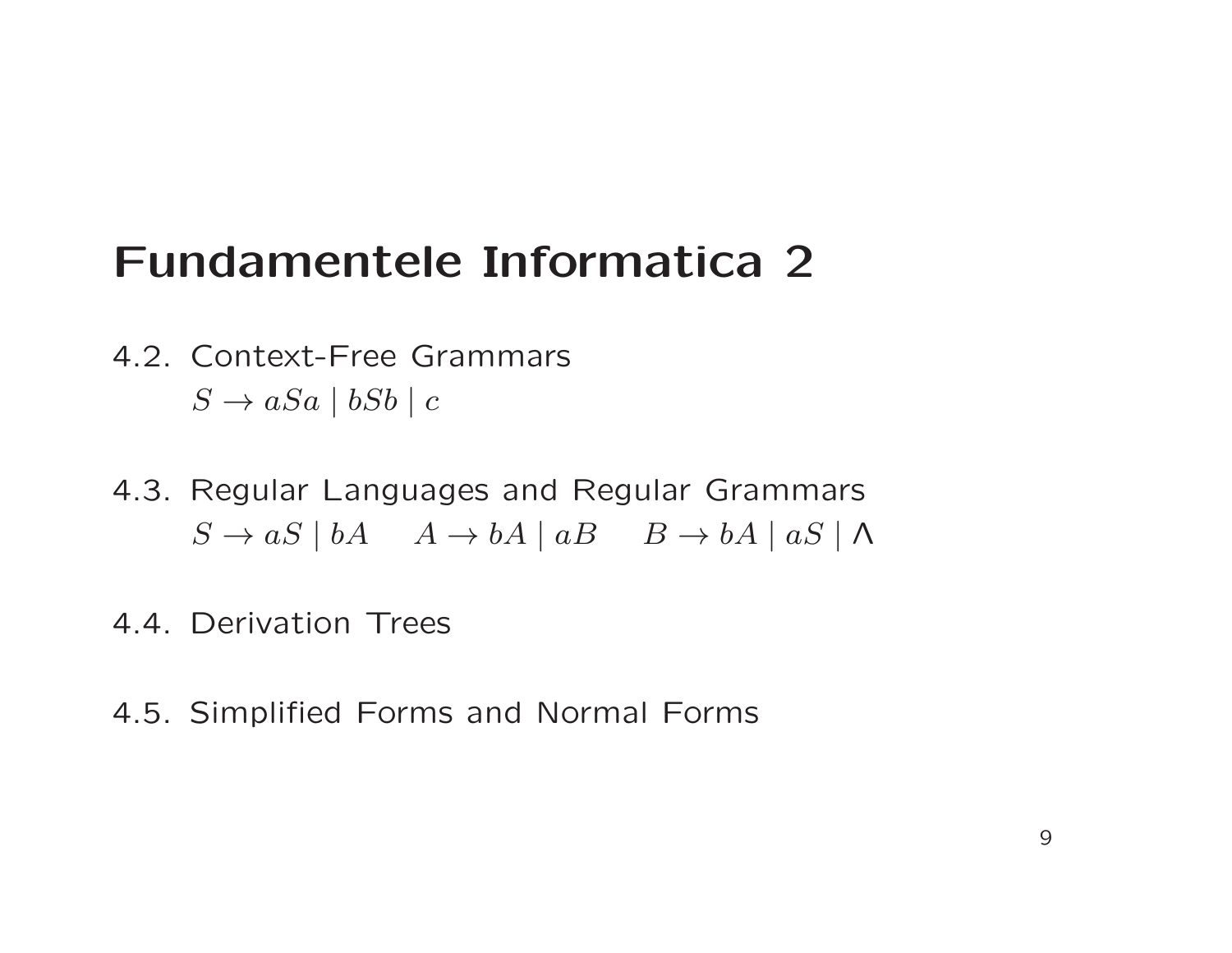5.1. Definitions and Examples (of Pushdown Automata)

Example 5.3. A Pushdown Automaton Accepting SimplePal

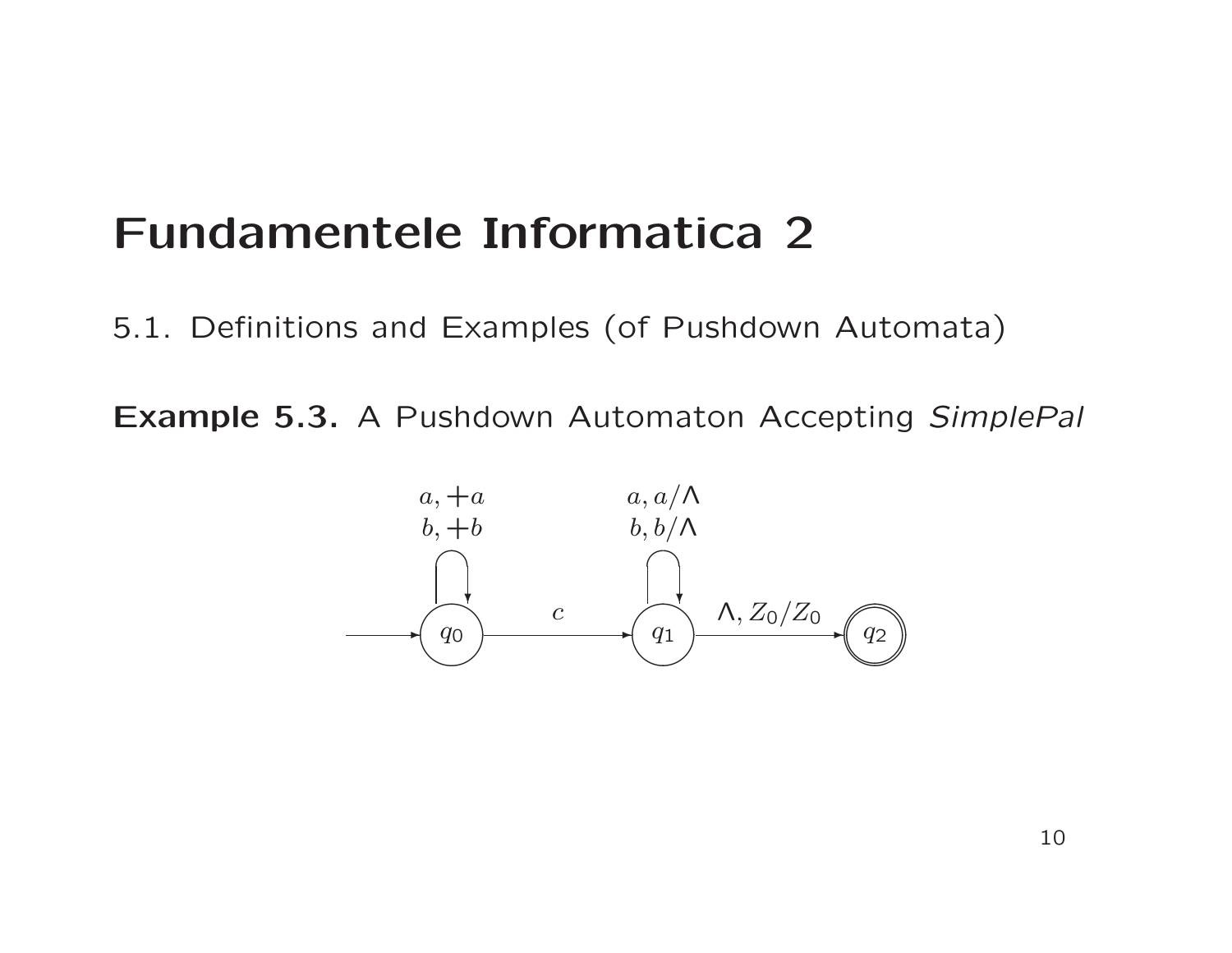5.1. Definitions and Examples (of Pushdown Automata)

Example 5.7. A Pushdown Automaton Accepting Pal

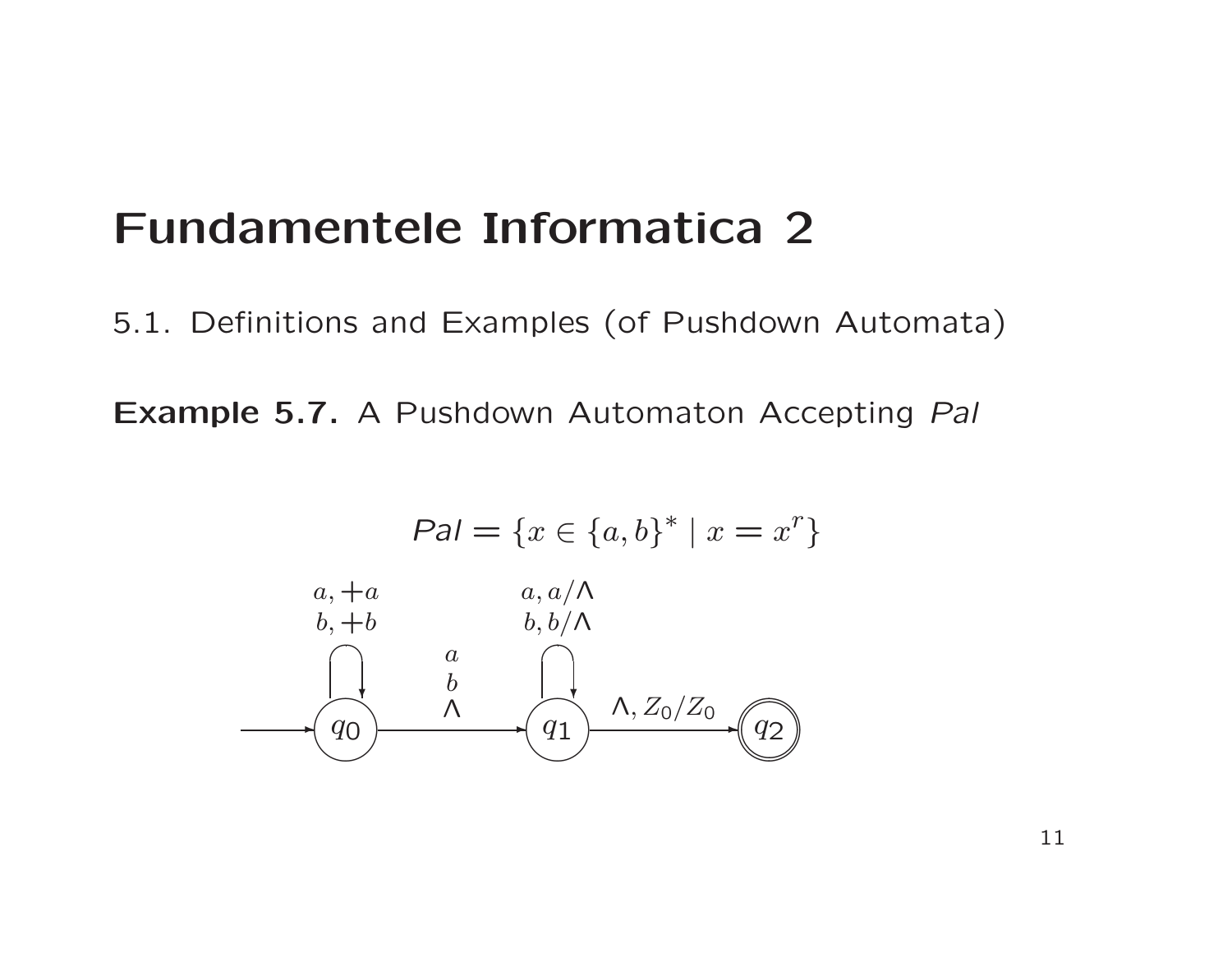- 5.1. Definitions and Examples (of Pushdown Automata)
- 5.2. Deterministic Pushdown Automata
- 5.3. A PDA from a Given CFG
- 5.4. A CFG from a Given PDA
- 6.1. The Pumping Lemma for Context-Free Languages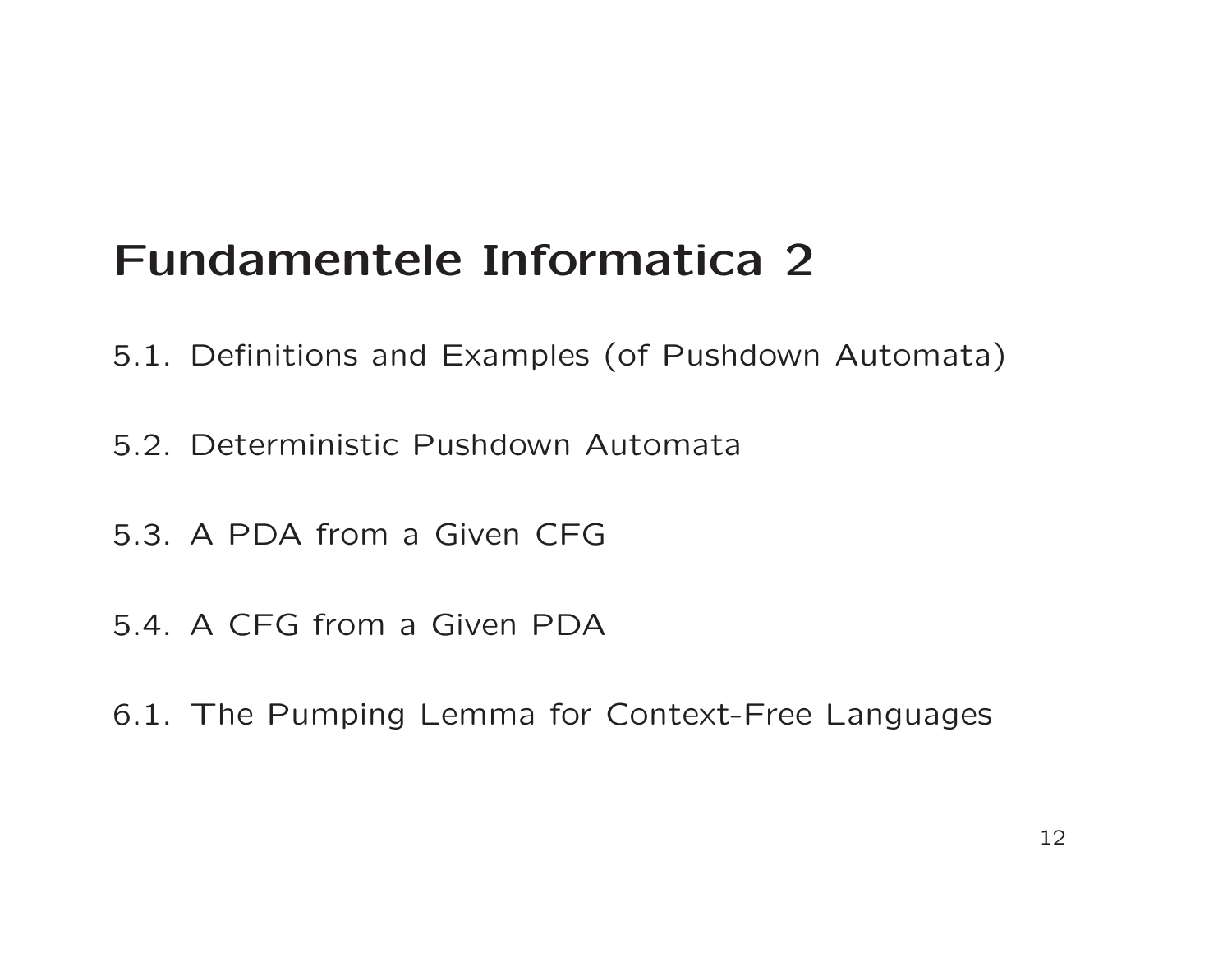## FI2: Pumping Lemma for CFLs

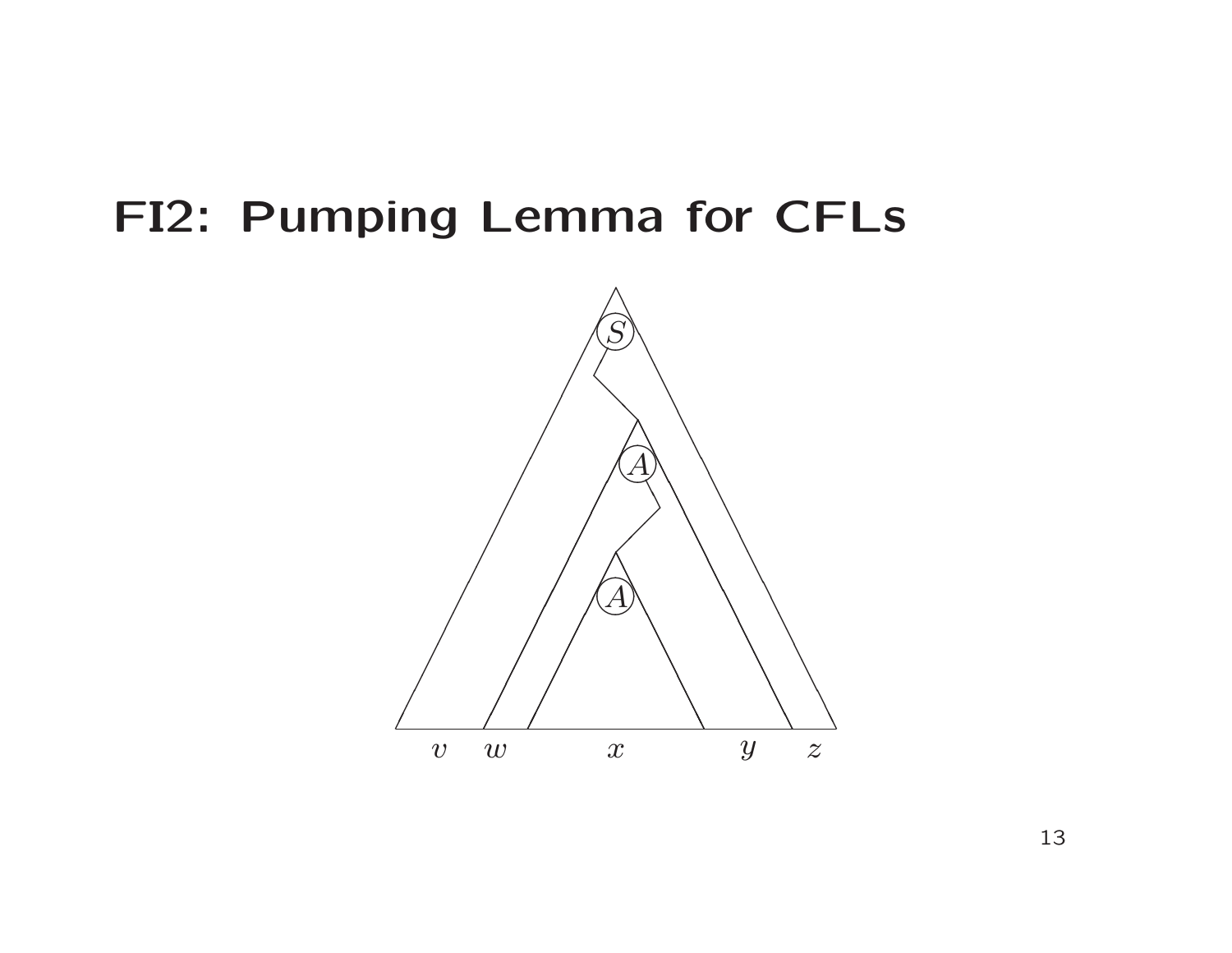# FI2: Pumping Lemma for CFLs



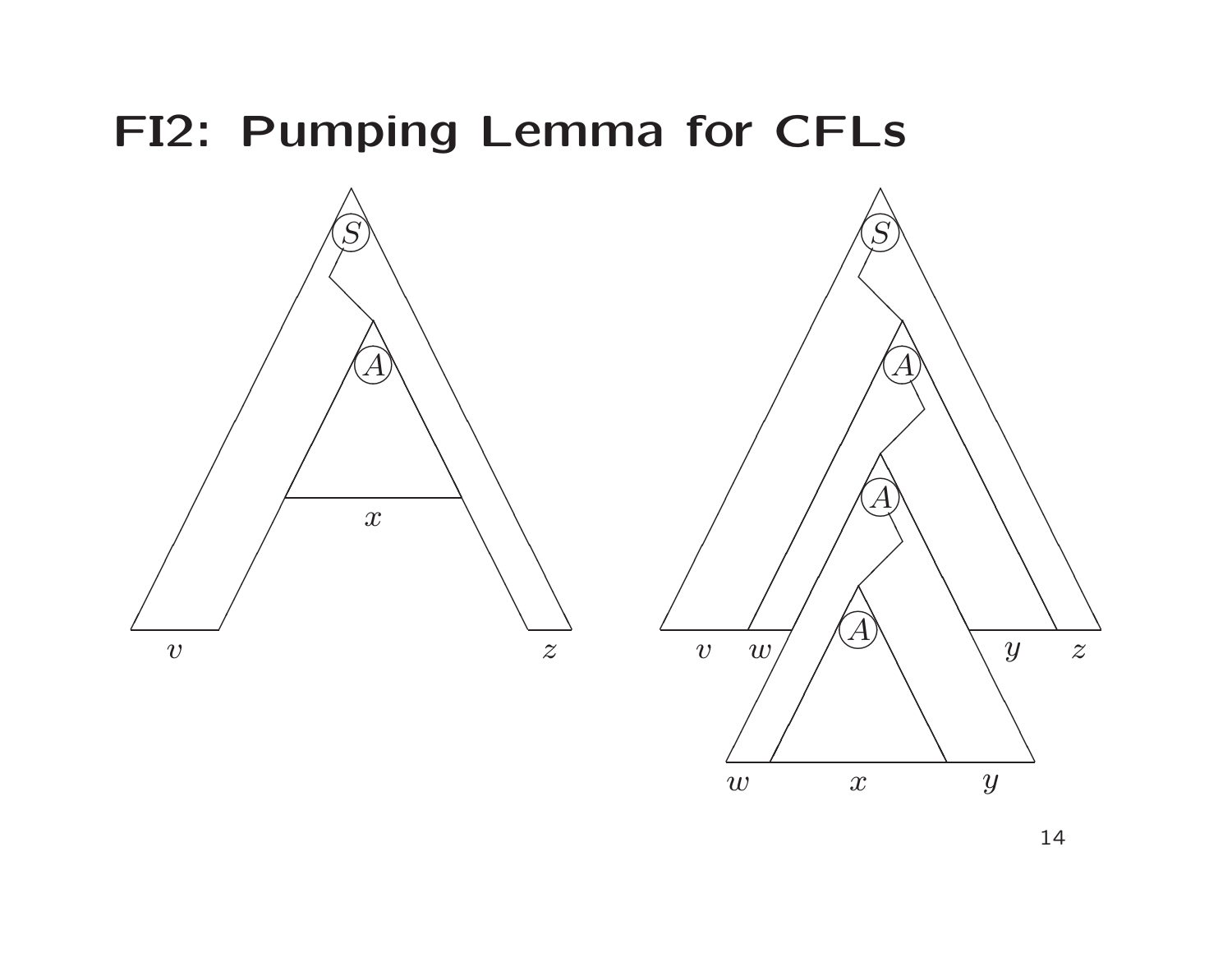- 5.1. Definitions and Examples (of Pushdown Automata)
- 5.2. Deterministic Pushdown Automata
- 5.3. A PDA from a Given CFG
- 5.4. A CFG from a Given PDA
- 6.1. The Pumping Lemma for Context-Free Languages AnBnCn =  $\{a^i b^i c^i \mid i \geq 0\}$ ,  $L = \{x c x \mid x \in \{a, b\}^*\}$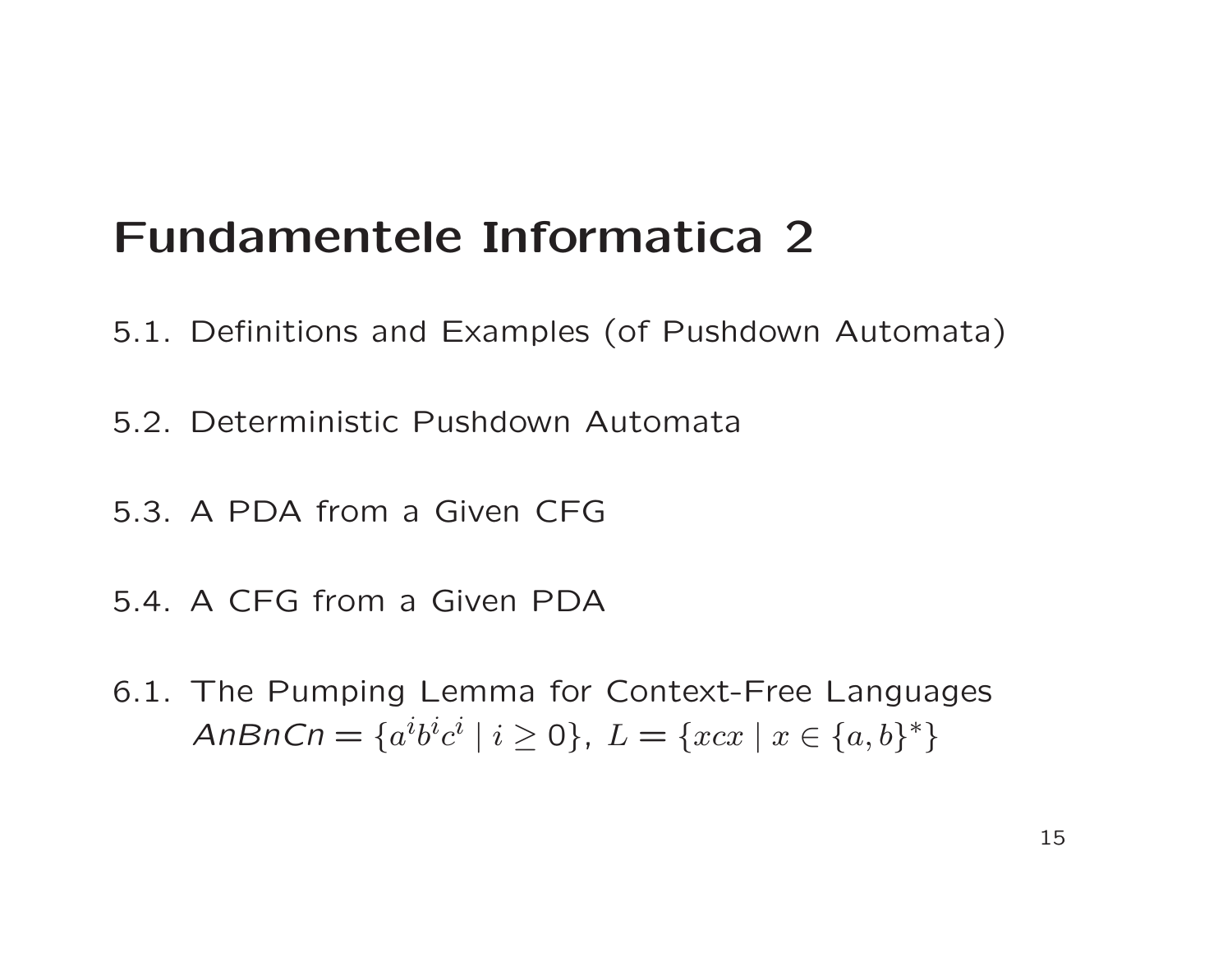# 7. Turing Machines

| reg. languages        | FA          | reg. grammar     | reg. expression |
|-----------------------|-------------|------------------|-----------------|
| determ. cf. languages | <b>DPDA</b> |                  |                 |
| cf. languages         | <b>PDA</b>  | cf. grammar      |                 |
| cs. languages         | LBA         | cs. grammar      |                 |
| re. languages         | TM          | unrestr. grammar |                 |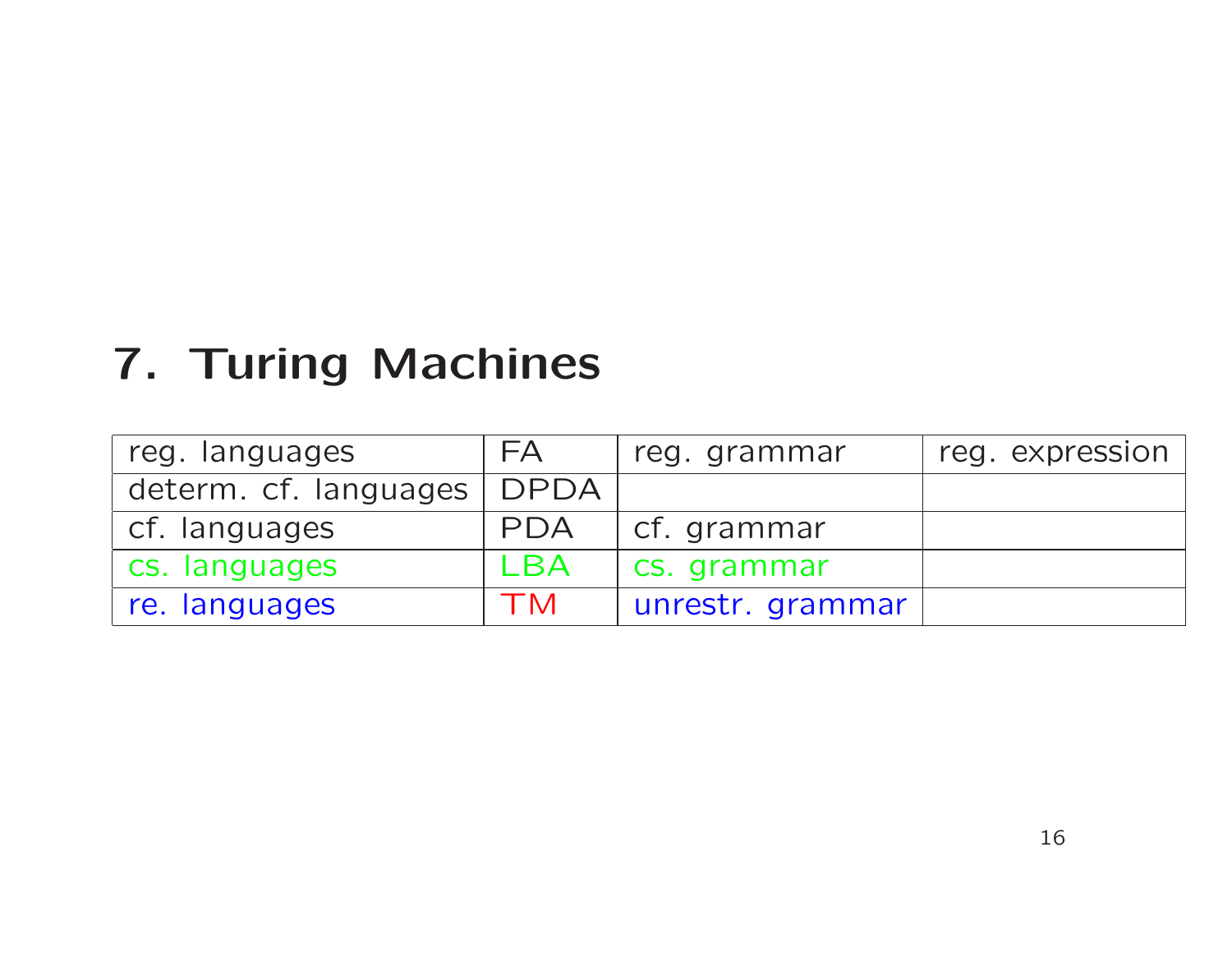# 7.1. A General Model of Computation

AnBnCn  $=\{a^i b^i c^i\mid i\geq 0\}$ 

 $L = \{x c x \mid x \in \{a, b\}^*\}$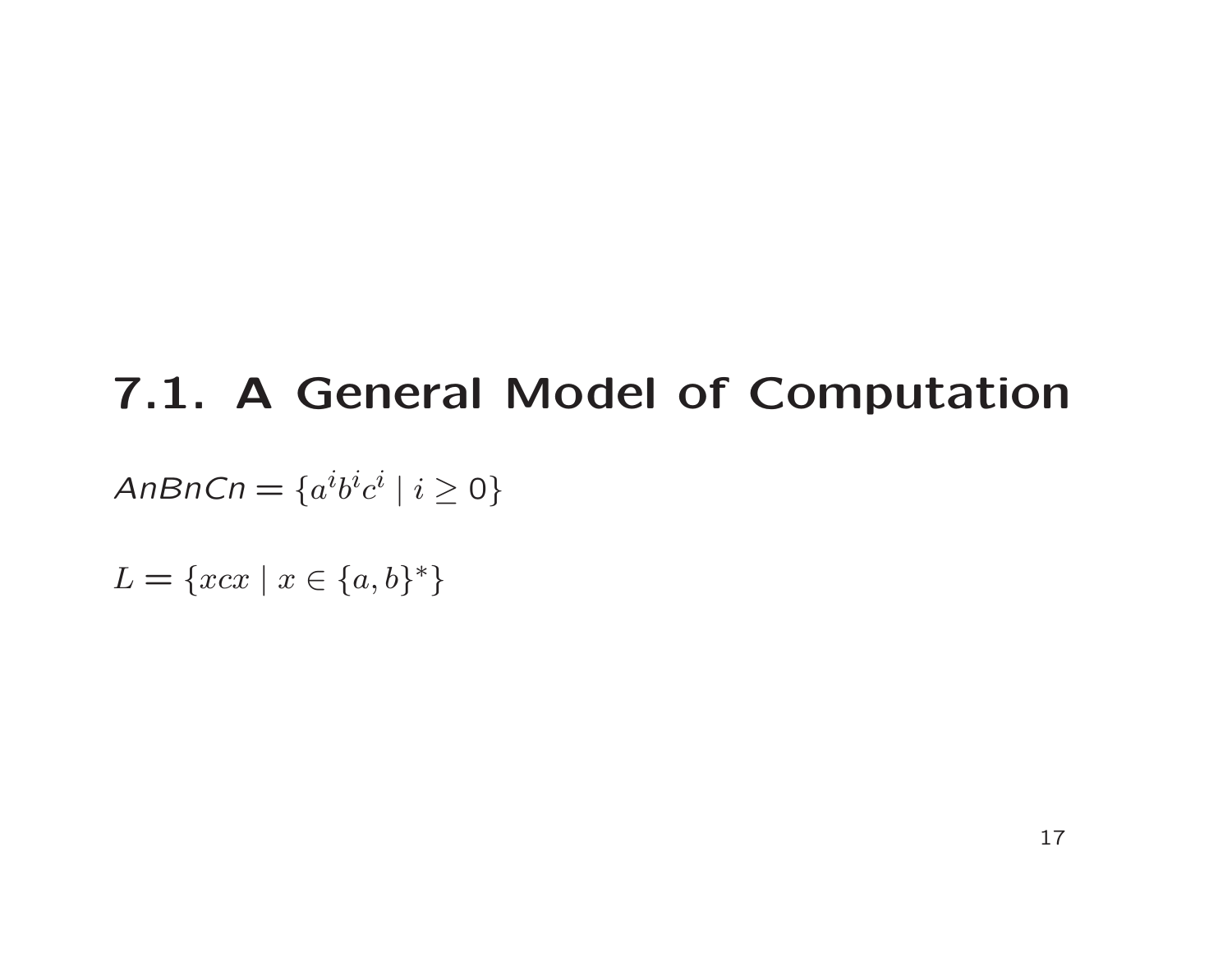### Assumptions about <sup>a</sup> human computer working with <sup>a</sup> pencil and paper:

1. The only things written on the paper are symbols from some fixed finite alphabet;

2. Each step taken by the computer depends only on the symbol he is currently examining and on his "state of mind" at the time;

3. Although his state of mind may change as a result of his examining different symbols, only <sup>a</sup> finite number of distinct states of mind are possible.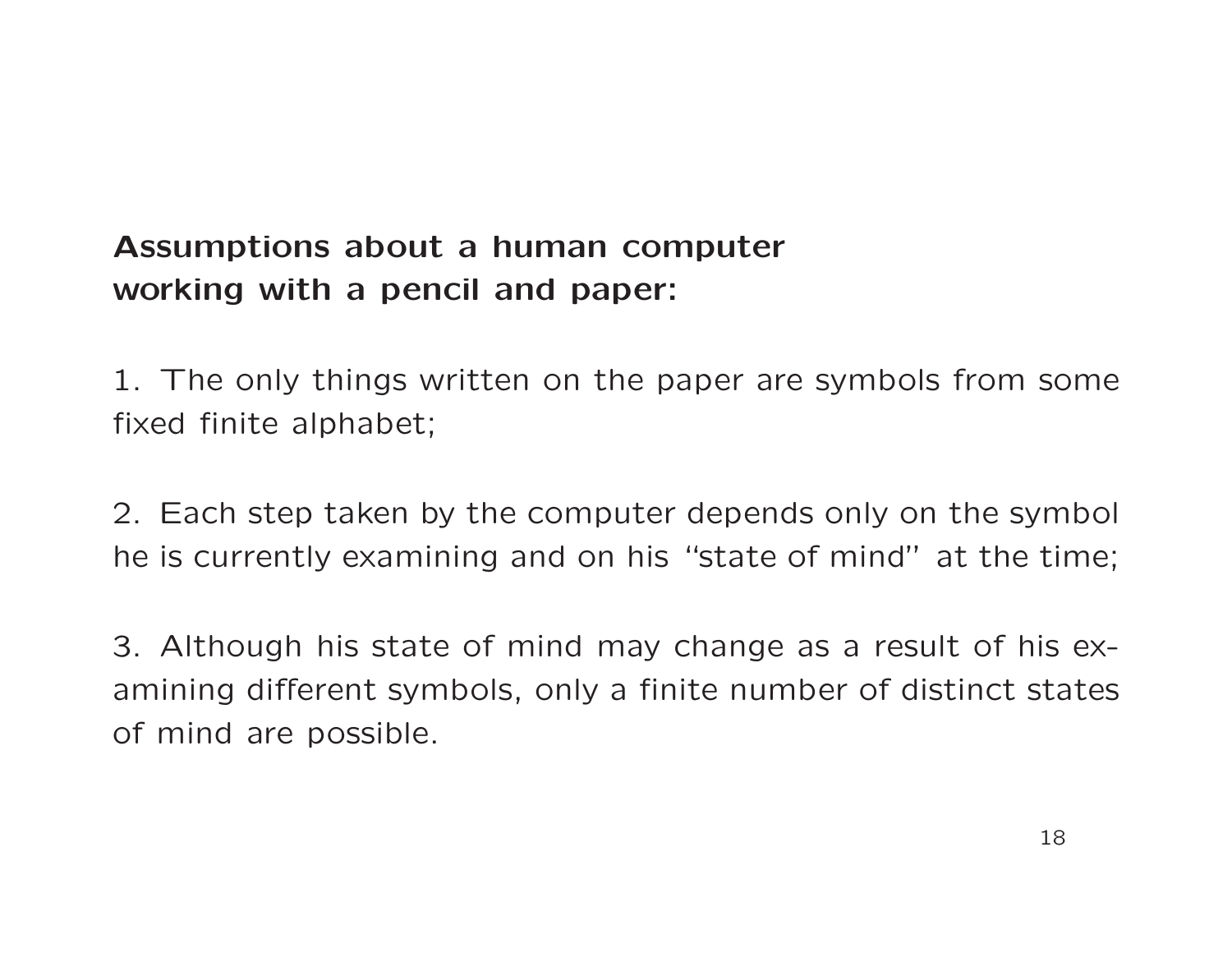#### Actions of <sup>a</sup> human computer on <sup>a</sup> sheet of paper:

- 1. Examining an individual symbol on the paper;
- 2. Erasing <sup>a</sup> symbol or replacing it by another;

3. Transferring attention from one symbol to another nearby symbol.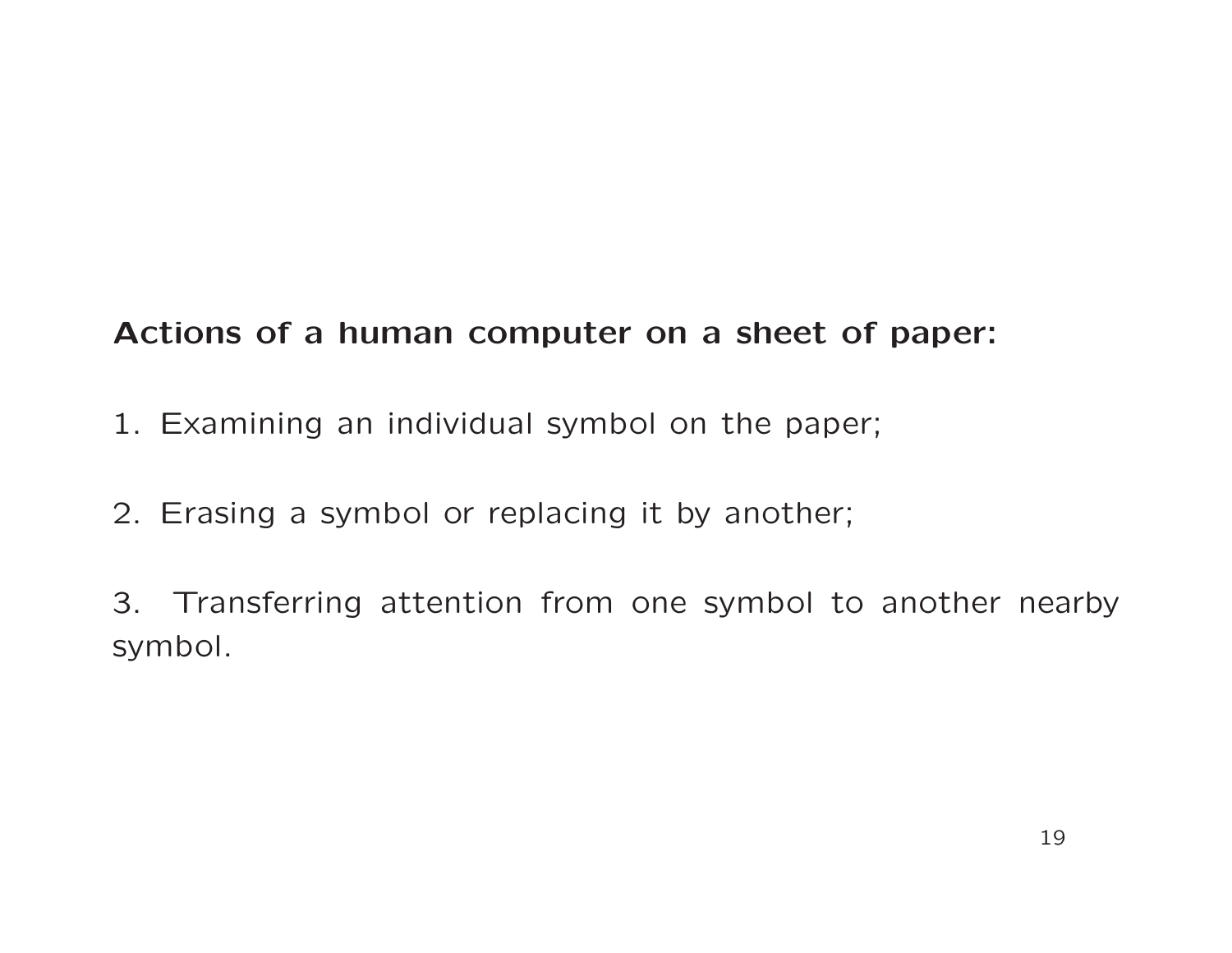#### Turing machine

Turing machine has <sup>a</sup> finite alphabet of symbols. (actually two alphabets. . . ) Turing machine has <sup>a</sup> finite number of states.

Turing machine has a tape for reading input, as workspace, and for writing output (if applicable).

Tape is linear, instead of 2-dimensional.

Tape has <sup>a</sup> left end and is potentially infinite to the right.

Tape is marked off into squares, each of which can hold one symbol.

Tape head is centered on one square of the tape for reading and writing.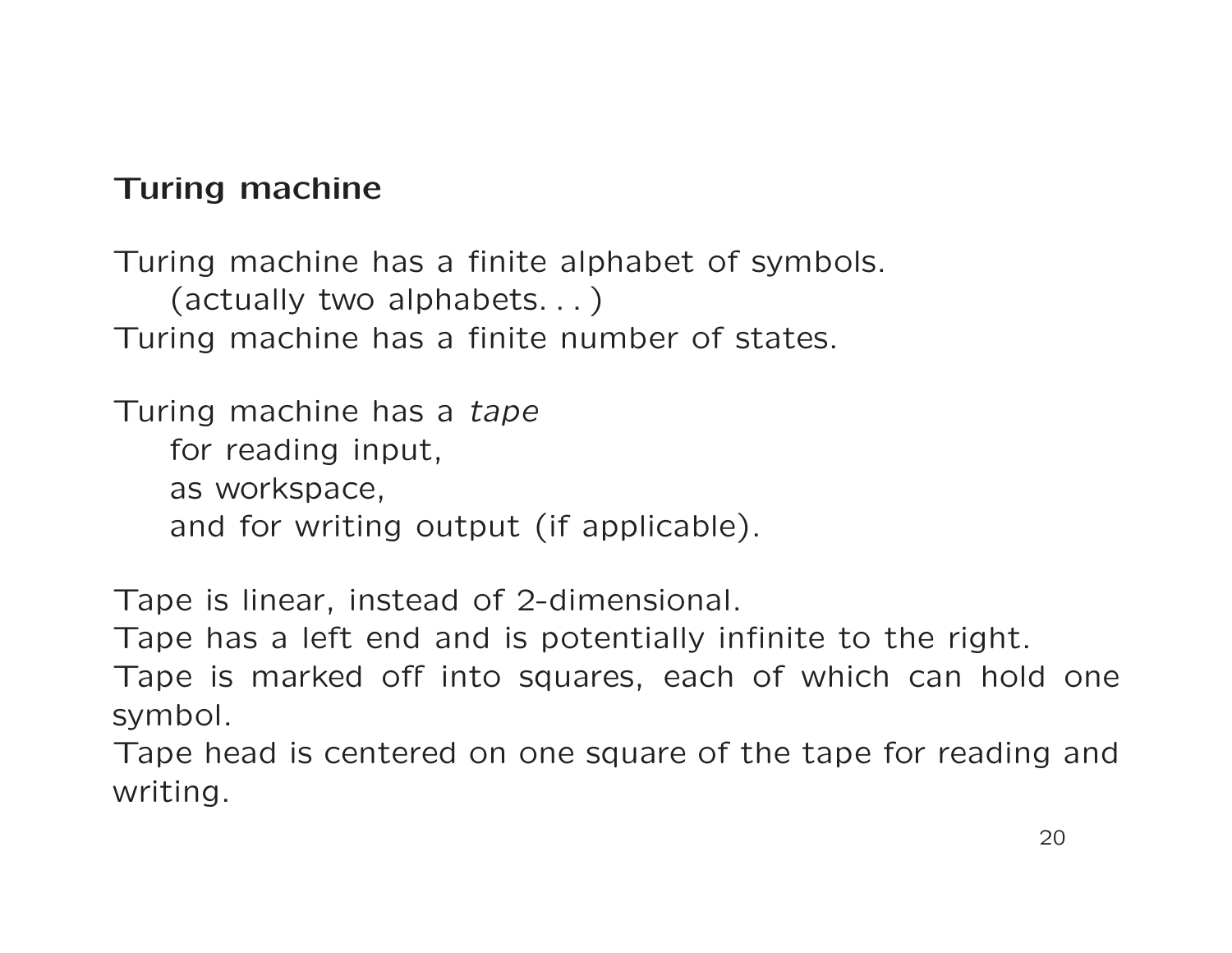#### A move of <sup>a</sup> Turing machine consists of:

1. Changing from the current state to another, possibly different state;

2. Replacing the symbol in the current square by another, pos sibly different symbol;

3. Leaving the tape head on the current square, or moving it one square to the right, or moving it one square to the left if i t is not already on the leftmost square.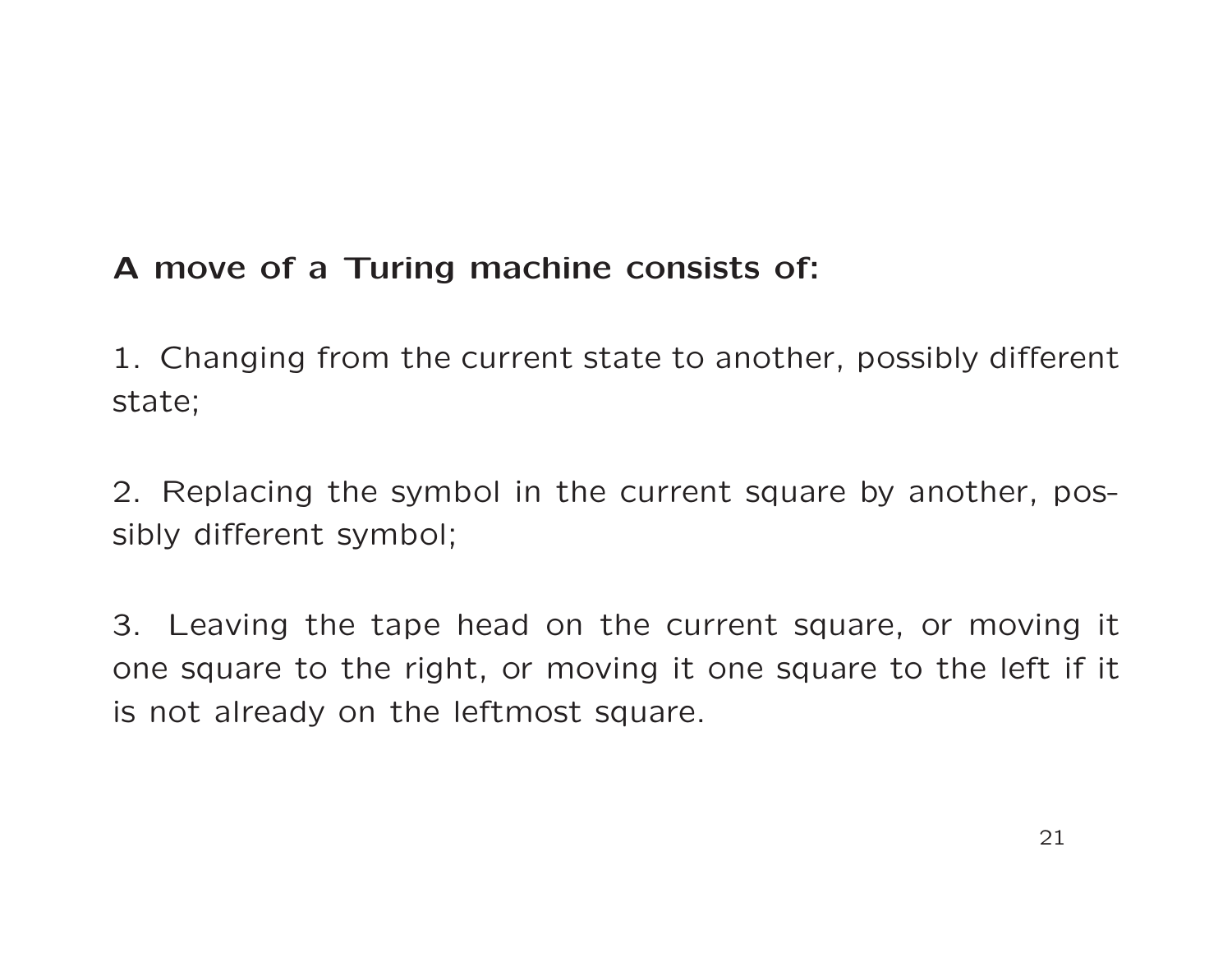#### Just like FA and PDA, Turing machine

- may be used to accept a language
- has a finite number of states

#### Just like FA, but unlike PDA

• by default TM is deterministic

#### Unlike FA and PDA, Turing machine

- may also be used to compute a function  $*$
- is not restricted to reading input left-to-right \*
- does not have to read all input \*
- does not have a set of accepting states, but has two *halt* states: one for acceptance and one for rejection (in case of computing a function, ...)
- might not decide to halt
- $* =$  just like human computer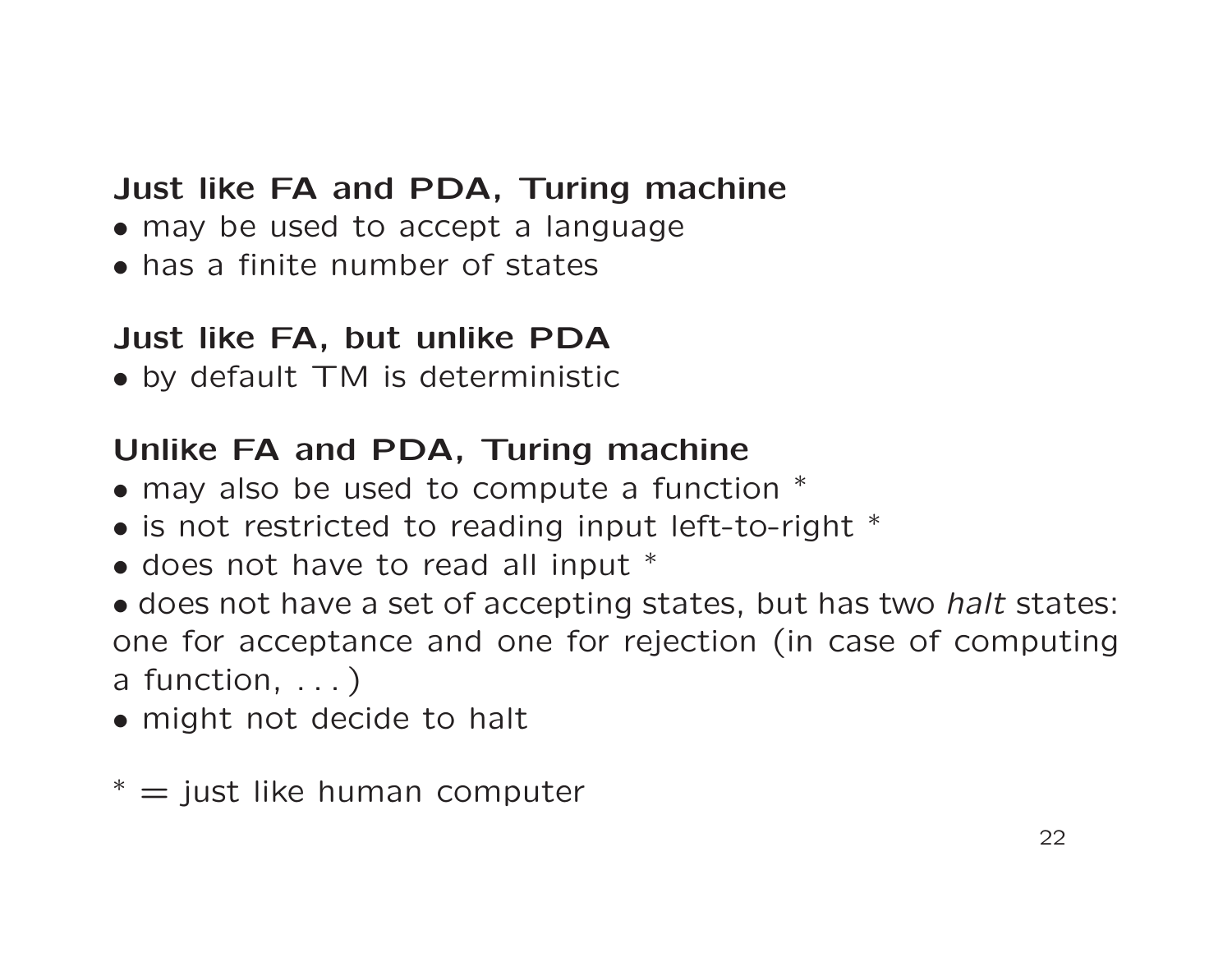#### Example.

An FA Accepting  $L = ...$ 

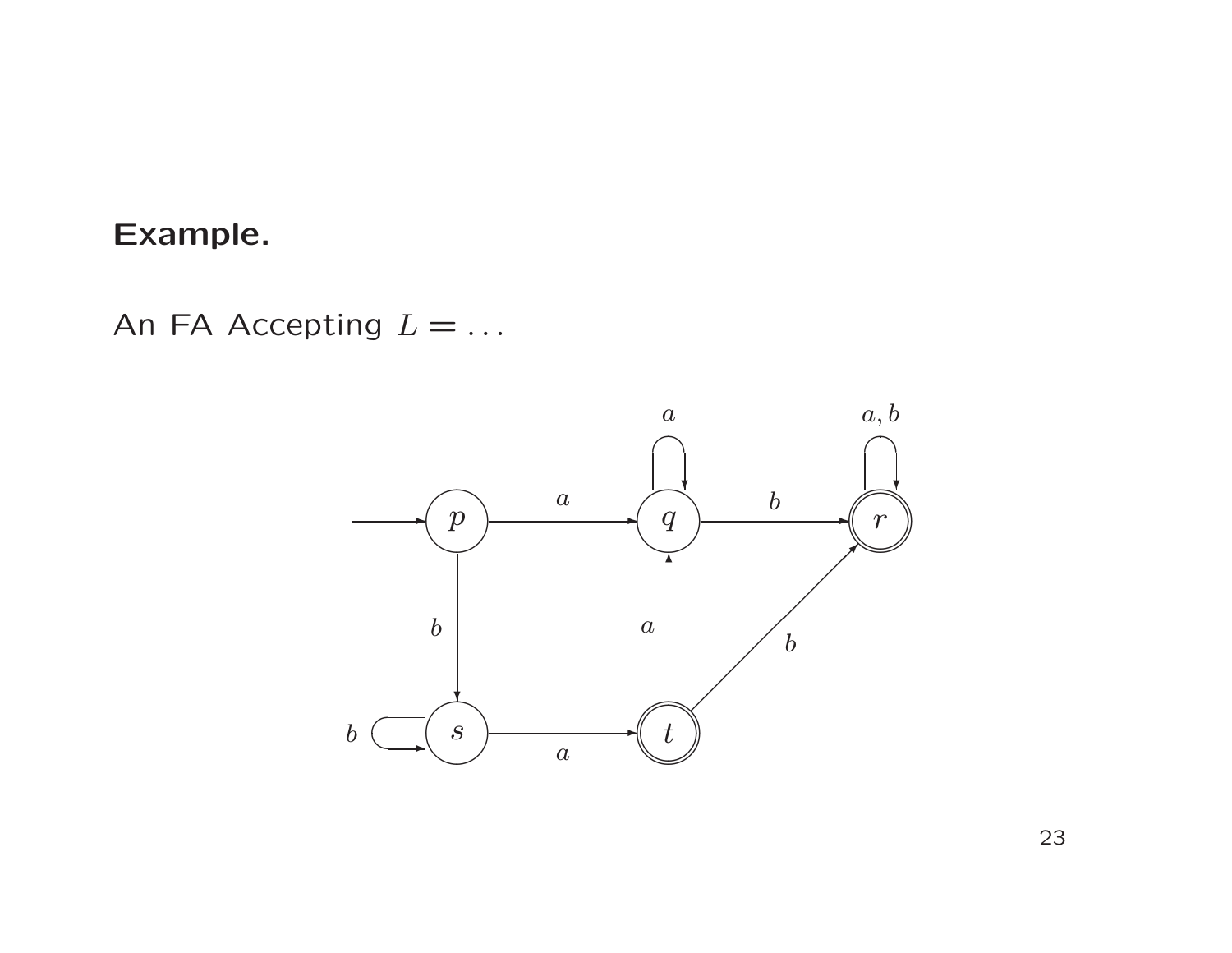#### Example.

An FA Accepting  $L = \{a, b\}^* \{ab\} \{a, b\}^* \cup \{a, b\}^* \{ba\}$ 



Why two accepting states?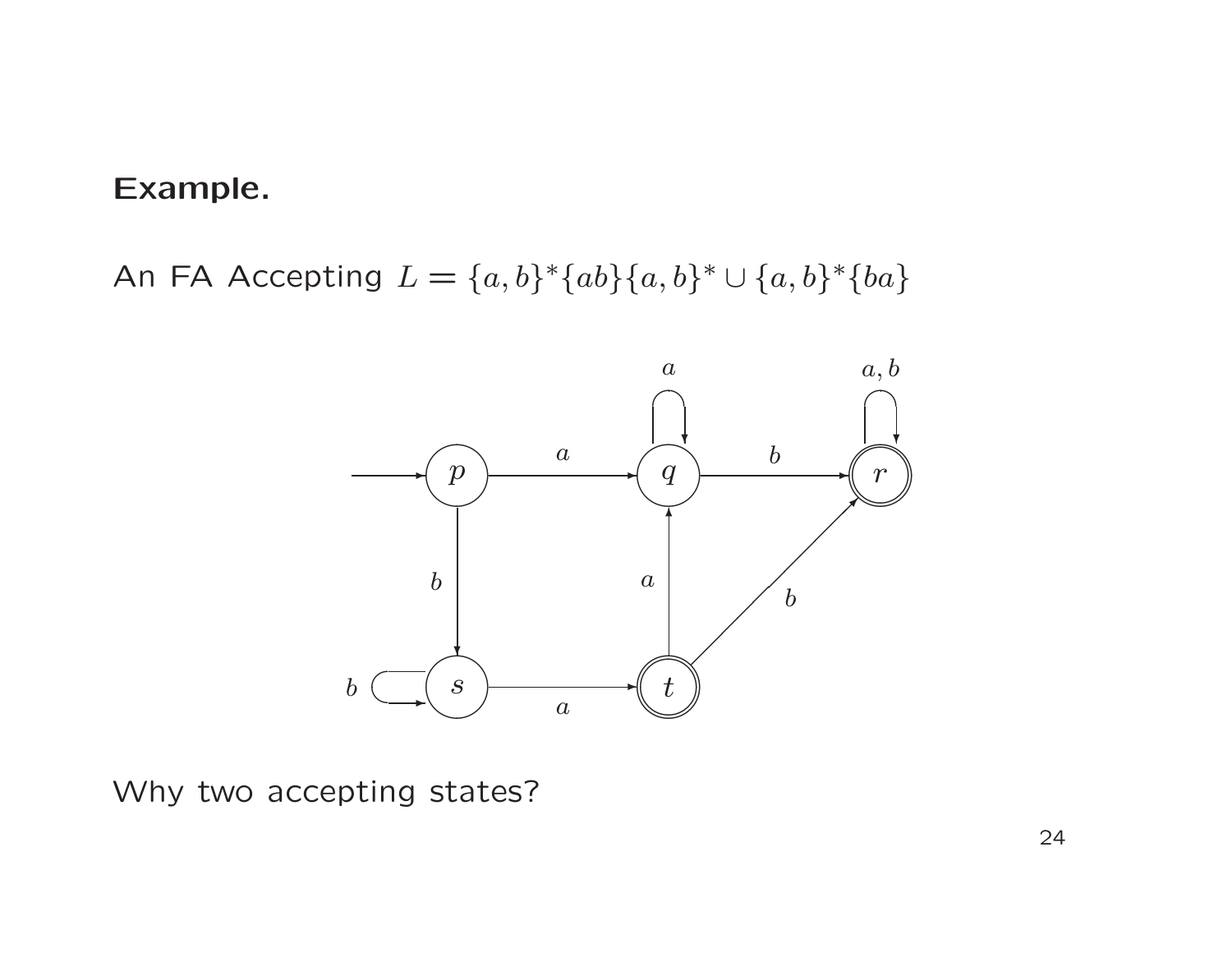### 7.2. Turing Machines as Language Acceptors

Example 7.3. A TM Accepting <sup>a</sup> Regular Language

 $L = \{a, b\}^*\{ab\}\{a, b\}^*\cup \{a, b\}^*\{ba\}$ 

First a finite automaton:

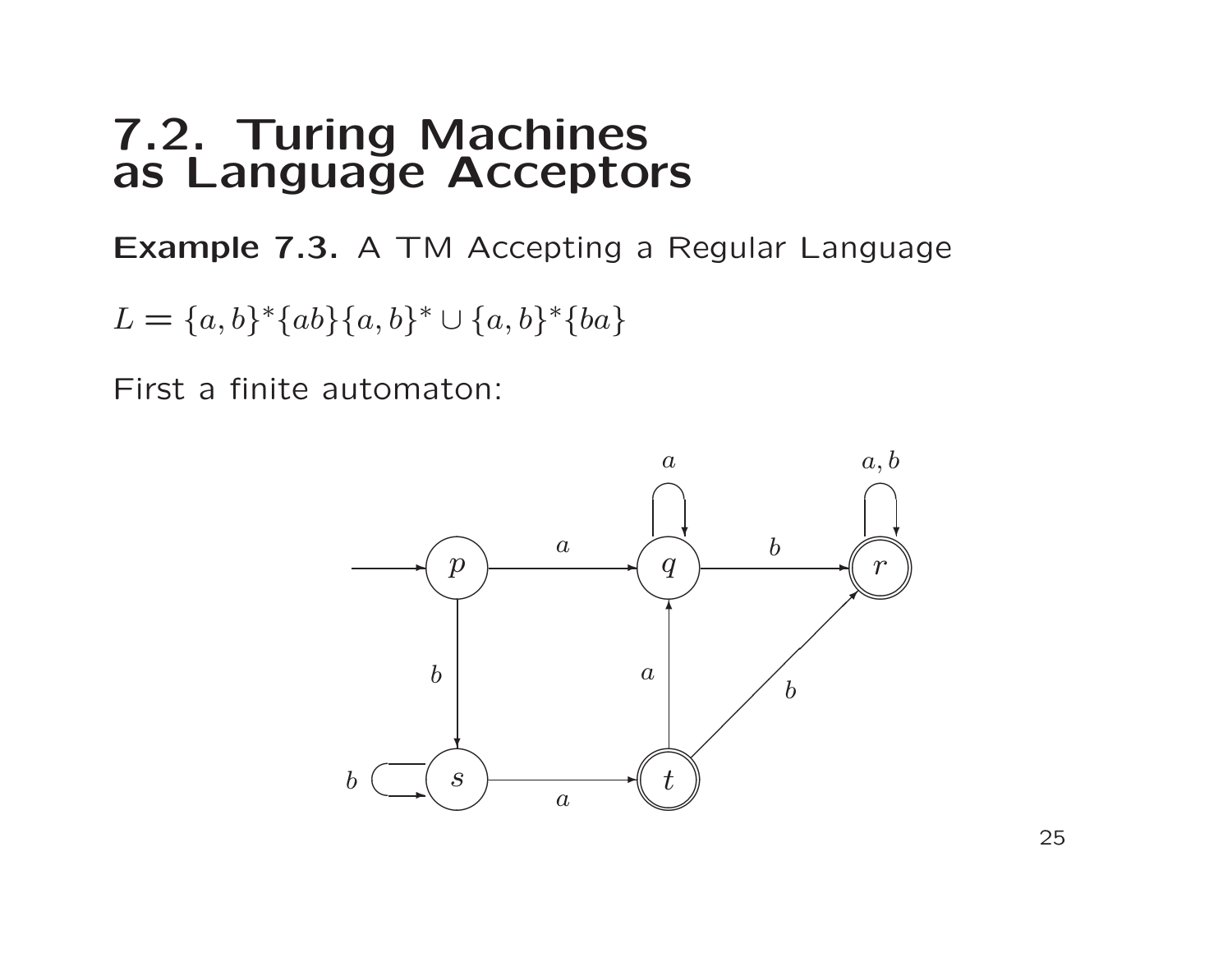### 7.2. Turing Machines as Language Acceptors

Example 7.3. A TM Accepting <sup>a</sup> Regular Language  $L = \{a, b\}^*\{ab\}\{a, b\}^*\cup \{a, b\}^*\{ba\}$ First a finite automaton:



#### ∆ vs Λ  $\Lambda$  vs  $\{\Lambda\}$  vs  $\emptyset$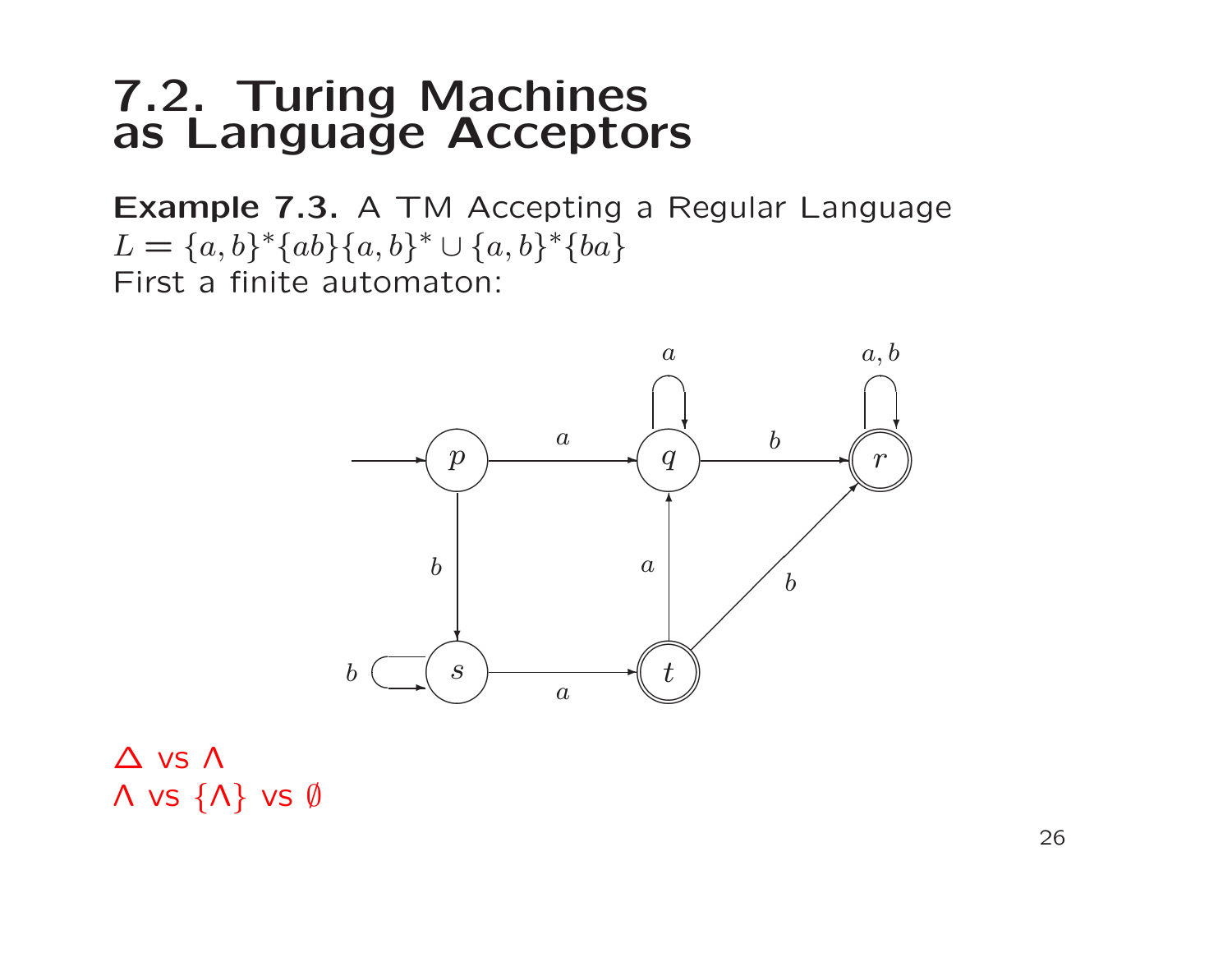Example 7.3. A TM Accepting <sup>a</sup> Regular Language

 $L = \{a, b\}^*\{ab\}\{a, b\}^* \cup \{a, b\}^*\{ba\}$ 

First a finite automaton, then a Turing machine

This conversion works in general for FAs. As <sup>a</sup> result,

- only moves to the right,
- no modifications of symbols on tape,
- no moves to the reject state, but ...

In this case,

• we could modify TM, so that it does not always read entire input.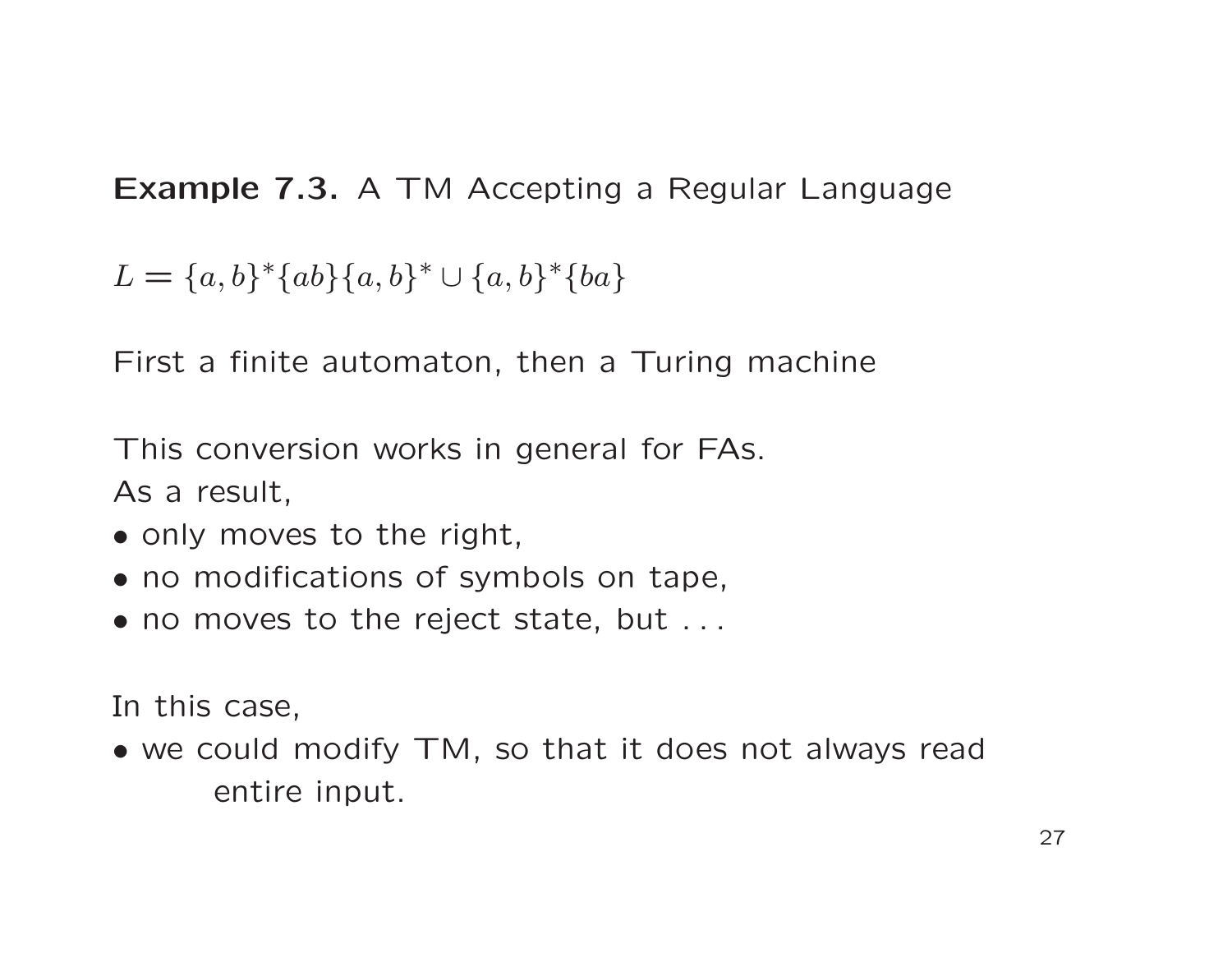$\Delta aabaab$ 

 $\bullet$  ,  $\bullet$  ,  $\bullet$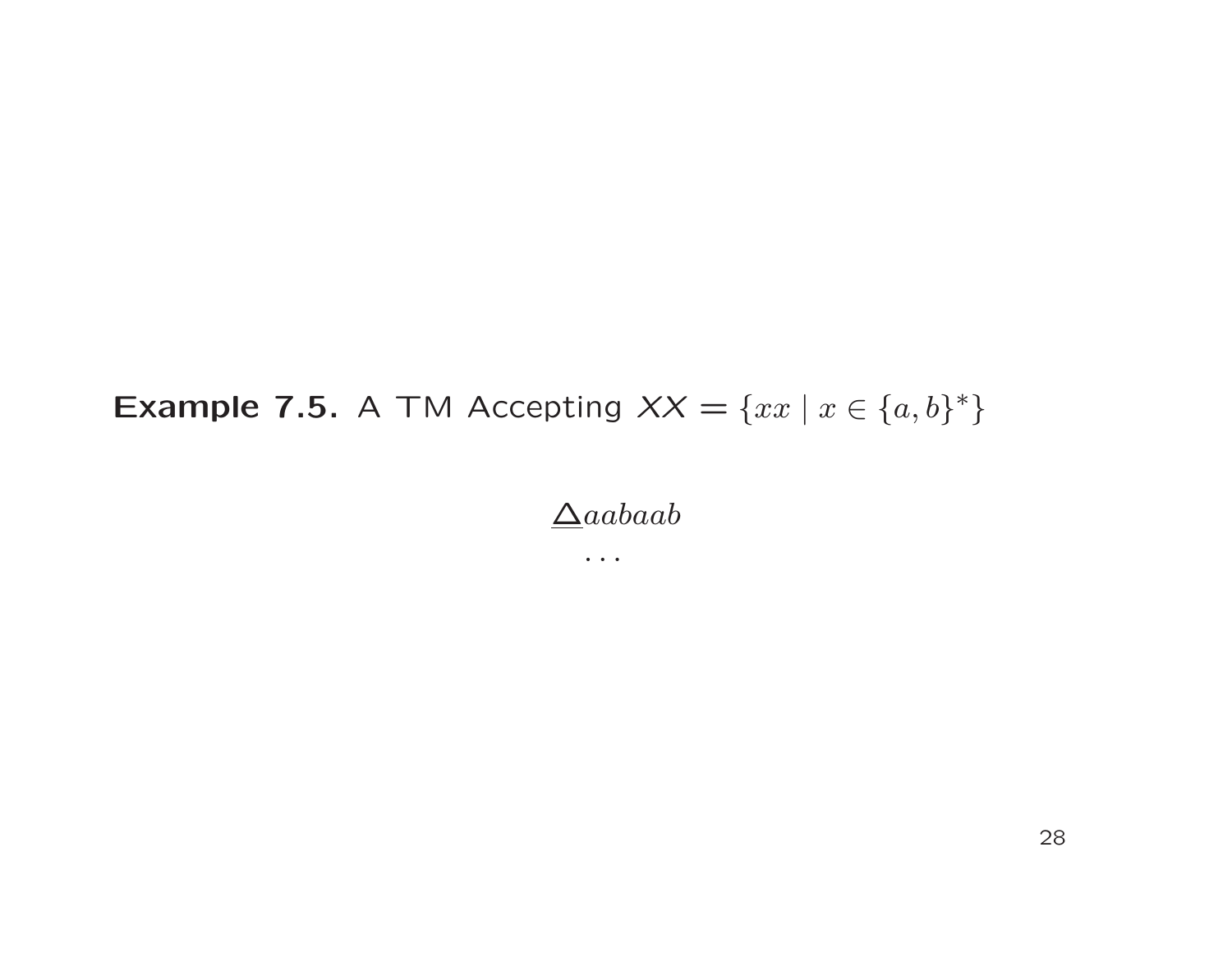$\Delta a$  a b a a b  $\Delta A a b a a b$  $\Delta A a b a a B$  $\triangle AA b a a B$  $\triangle AA b$  a  $AB$  $\triangle AAB$  a  $AB$ ∆AABAAB

 $\bullet\quad\bullet\quad\bullet$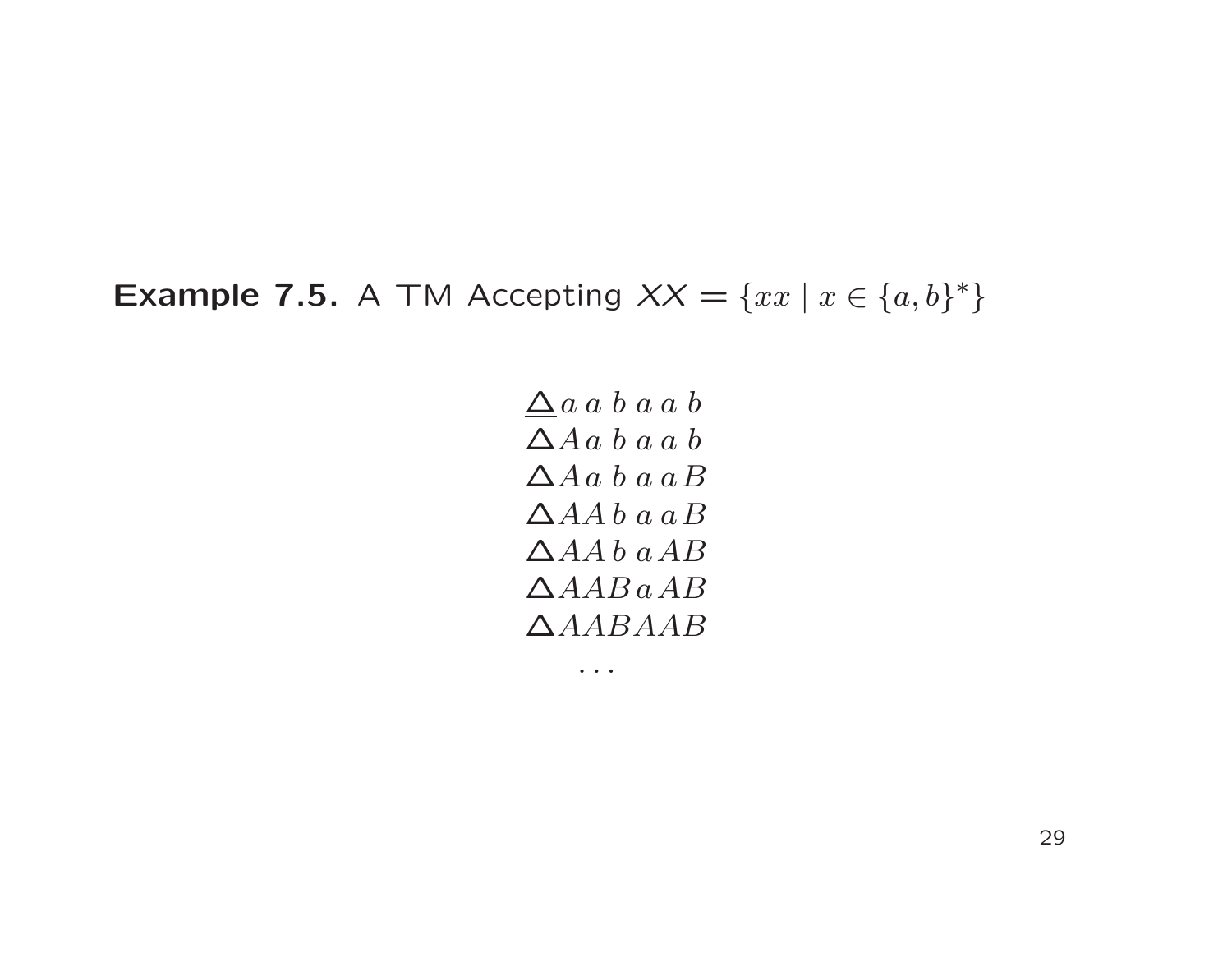$\Delta a$  a b a a b ∆A a b a a b  $\Delta A a b a a B$  $\triangle AA b a a B$  $\triangle AA b$  a  $AB$  $\triangle AAB$  a  $AB$ ∆AABAAB  $\Delta a a b AAB$  $\triangle A$ a b $AAB$ 

 $\bullet \quad \bullet \quad \bullet$